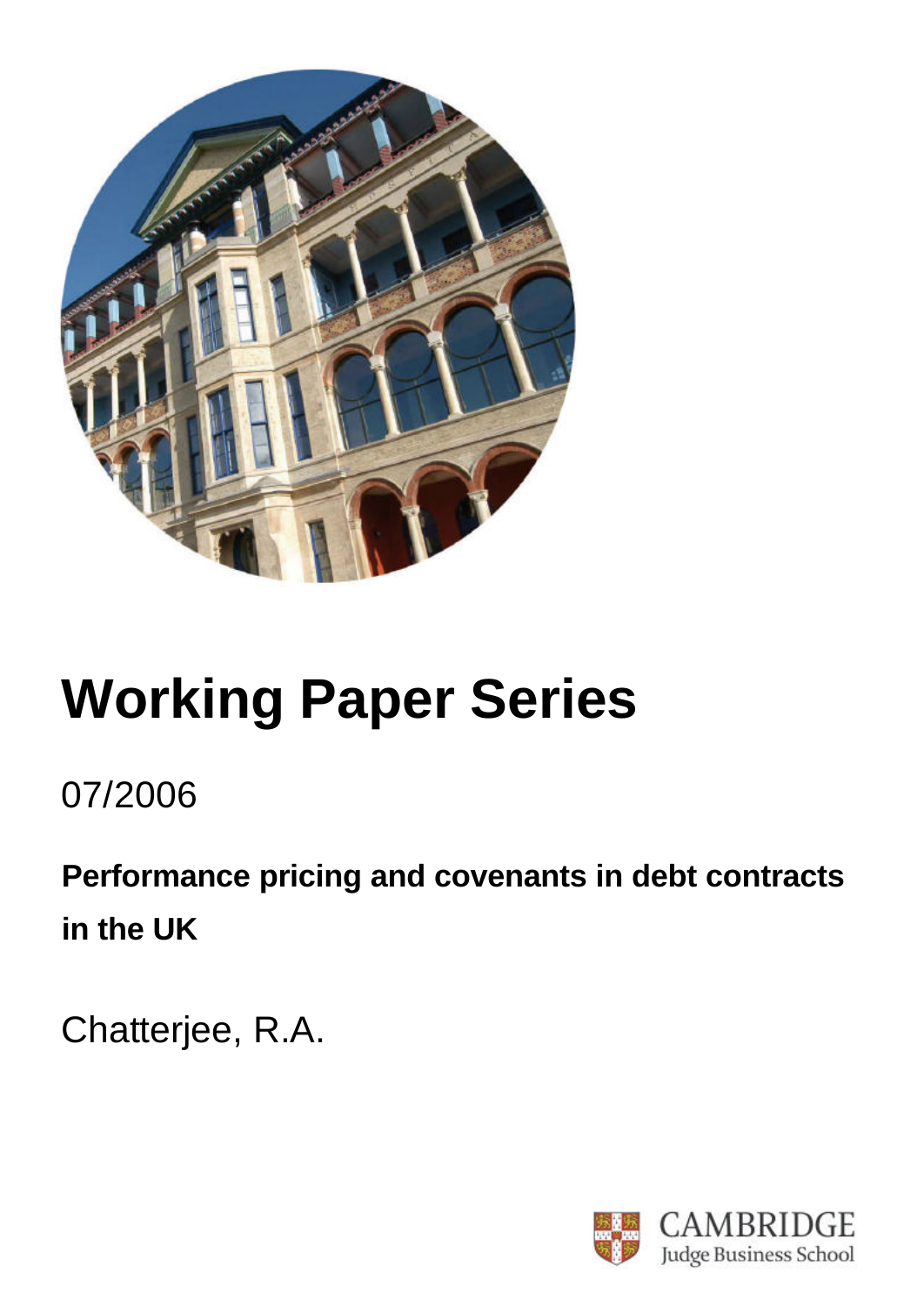These papers are produced by Judge Business School, University of Cambridge. They are circulated for discussion purposes only. Their contents should be considered preliminary and are not to be quoted without the authors' permission.

Author contact details are as follows:

Robin Chatterjee Judge Business School University of Cambridge r.chatterjee@jbs.cam.ac.uk

This paper was presented at the European Accounting Association Congress 2006 and is forthcoming in *Finance Letters*.

Please address enquiries about the series to:

Research Support Manager Judge Business School Trumpington Street Cambridge CB2 1AG, UK Tel: 01223 760546 Fax: 01223 339701 E-mail: research-support@jbs.cam.ac.uk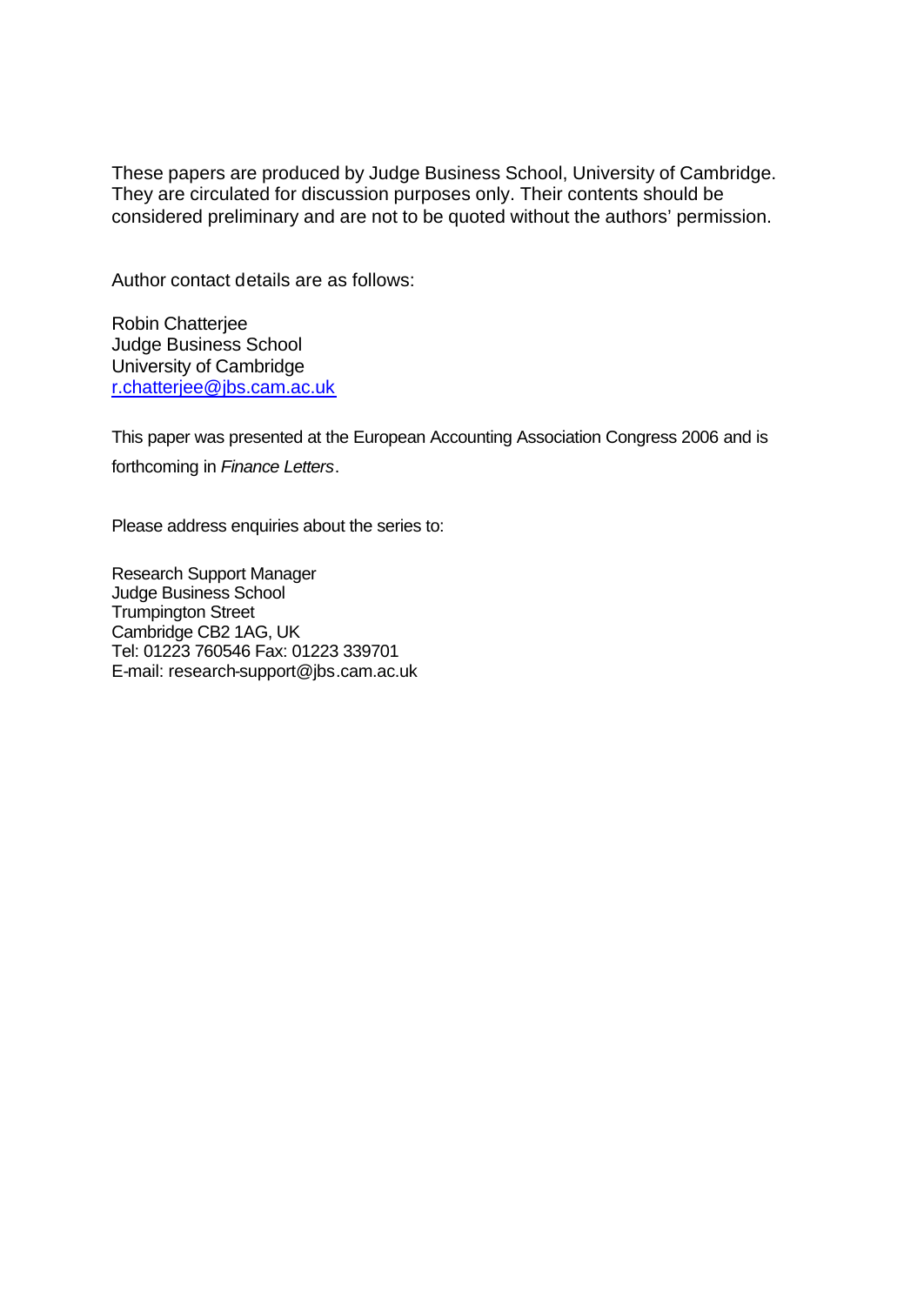### Performance pricing and covenants in debt contracts in the UK  $(R. A. Chatterjee, 2006)^1$

Dr Robin A. Chatterjee Judge Business School University of Cambridge Trumpington Street Cambridge CB2 1AG

Tel: +44 (0) 1223 339623 Fax: +44 (0) 1223 339701 Email: r.chatterjee@jbs.cam.ac.uk

<sup>&</sup>lt;sup>1</sup> I would like to acknowledge the many helpful suggestions of Joe Weber, Geoff Meeks and David Citron.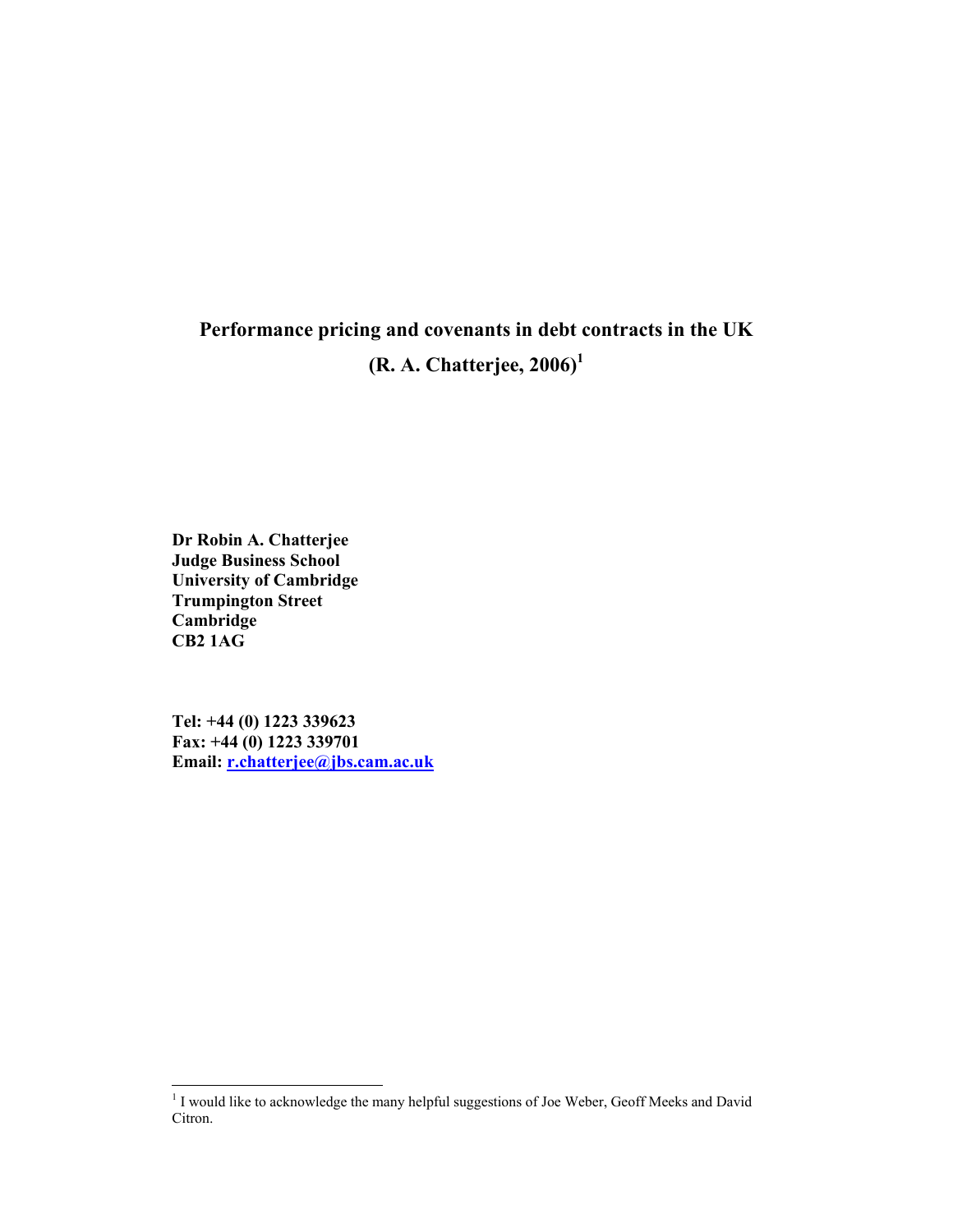#### **Abstract**

This paper explores the development of performance pricing (PP) and empirically examines accounting triggers in covenants in debt contracts for UK companies. With covenants alone, the lender could increase the interest rate during the lifetime of a loan only if the borrowing company violated the covenants in the loan agreement. PP makes the link between accounting ratios and credit terms more formal, and automatic: changes in credit quality revealed in accounting ratios can lead directly to a change in the interest rate, via a formula agreed ex ante when the contract is designed. It can reduce the lender's and borrower's contracting cost-each change in the borrower's status does not lead to renegotiation, but to an automatic adjustment in terms.

We find that the innovation in debt contracts witnessed in recent years in the US is making inroads in the UK debt market. If such devices become as commonly used in the UK, they could have a material effect on moral hazard, adverse selection and transaction costs for lenders and borrowers. They could also create new incentives for creative accounting: due to these contracts, manipulation of accounts can have an effect on earnings, by reducing the interest rate.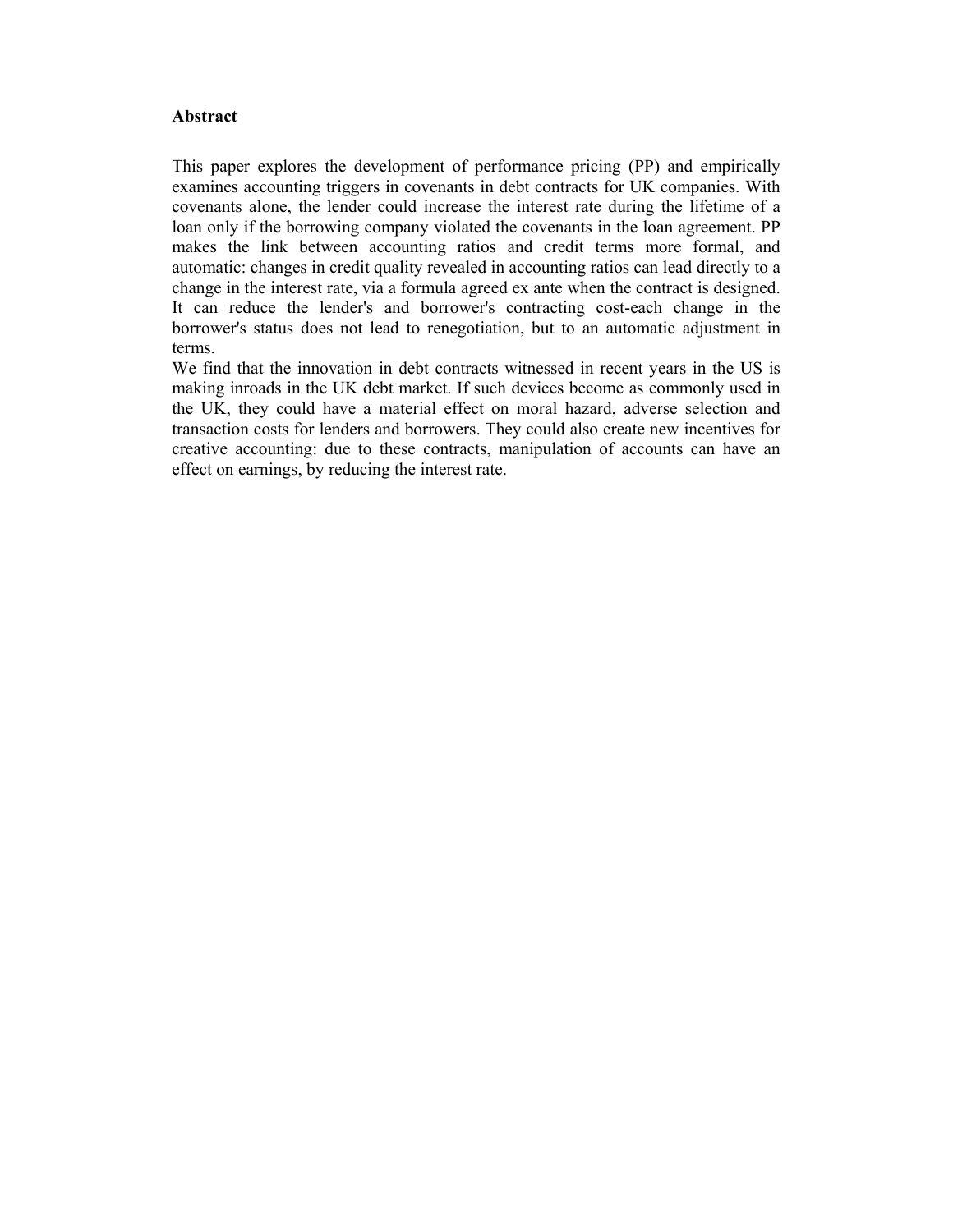#### 1. Introduction

This paper explores the development of performance pricing and looks at accounting triggers in covenants in debt contracts for UK companies. Performance pricing is at a relatively recent stage of evolution in debt contracting from the wellestablished utilisation of covenants in such contracts. With covenants alone, the lender could increase the interest rate during the lifetime of a loan (generally represented as a fixed spread over a floating benchmark) only if the borrowing company violated the covenants in the loan agreement. For the UK, Day and Taylor (2001) have analysed such covenants, written in terms of financial ratios such as balance sheet gearing or interest cover. If these ratios deteriorate so that the borrower violates the covenant, the bank can in principle call in the loan immediately; but more commonly there would be a re-contracting of terms: the effective interest rate would be increased and/or extra collateral be required. If, on the other hand, the ratios improve during the term of the loan – a proxy for improvements in credit quality – the borrower can only benefit by securing a replacement contract (with the existing or a fresh lender), which reflects the borrower's improved status.

Performance pricing makes the link between accounting ratios and credit terms more formal, and automatic: changes in credit quality revealed in accounting ratios<sup>i</sup> can lead directly to a change in the interest rate, via a formula agreed ex ante when the contract is designed:-changes in borrower performance is monitored. For the lender this reduces potential vulnerability to declines in the lender's credit quality – reducing moral hazard and adverse selection costs. It can reduce the lender's contracting costs – each change in the borrower's status does not lead to complex renegotiation, but to an automatic adjustment in terms. Similarly, the borrower does not have to incur significant re-contracting costs in order to benefit from a lower interest rate if its credit quality rises.

These potential benefits of performance pricing (building on the benefits long acknowledged (e.g. Watts and Zimmerman, 1986) of using accounting information to reduce contracting costs) may, however, in some cases be accompanied by certain costs. Earlier uses of accounting information in contracts have been found to stimulate the use of earnings management and other creative accounting devices in order to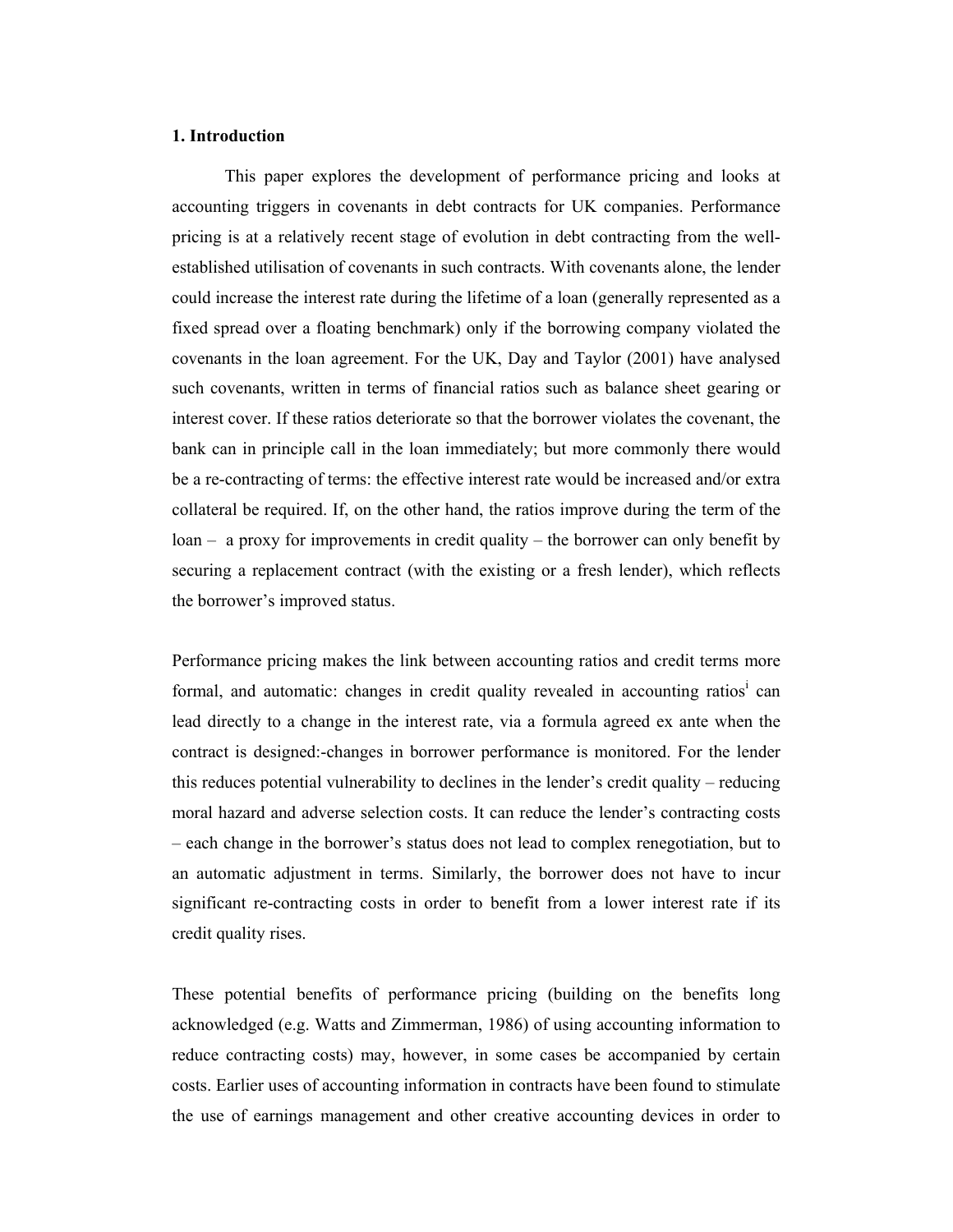make opportunistic gains. For example, companies close to violating debt covenants appear to have manipulated accounting data (Sweeney,  $1994$ )<sup>ii</sup>, as have those approaching triggers in performance related pay contracts (Healy 1985); and awareness of these tendencies has increased in the wake of the scandals such as Enron, Xerox and WorldCom. By pushing back the frontiers of contracting with accounting information, performance pricing therefore relates to a whole family of current issues in corporate finance and accounting, from adverse selection to earnings management.

In the United States, the market for debt has rapidly adopted performance pricing in contracts. Asquith, Beatty and Weber (2005) (hereafter Asquith et al.) report on 8099 contracts in the period 1994 to 1998 which embody performance pricing. In the UK, while it is clear from casual observation that performance pricing has appeared in some debt contracts, we are aware of no systematic review of their use. This paper therefore offers a description of the incidence and type of performance pricing provision in the debt contracts of a defined population of UK companies. It reviews the contracts of UK based companies in the Securities Data Company's (SDC) database for the period January 1992 to January 2002, identifying contracts with performance pricing provisions, identifying the accounting variables driving those contract provisions, reporting the sensitivity of interest rates to changes in accounting variables, and sketching some characteristics of lenders and borrowers in these contracts. In addition, we also examine the characteristics of the various accounting triggers which are in place in covenants from this sample.

 The rest of the paper is organised as follows. Section 2 provides background on the reporting requirements of debt contracts in the US and UK. Section 3 provides an overview of accounting triggers in loan covenants and examines general provisions relating to covenants. Section 4 discusses the sample selection procedures, and section 5 uses the performance pricing contract and covenant of a UK company (Stagecoach PLC) as an example of the features which may be found in these contracts. Section 6 presents our results and the conclusions are discussed in section 7.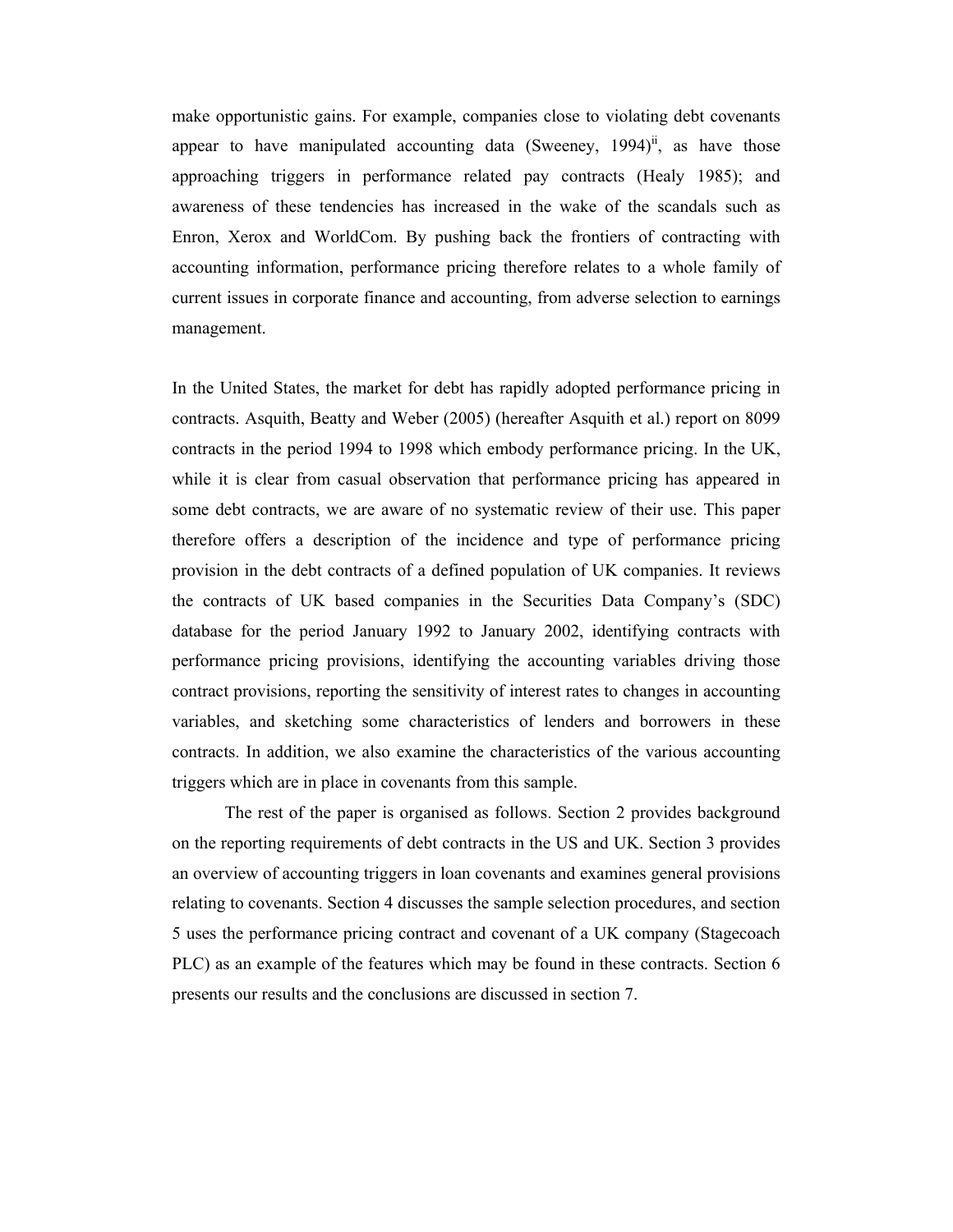#### 2. Reporting Requirements in the US

The performance pricing and covenant disclosures we have picked up for UK firms is contingent upon the firm being cross-listed in the US, and voluntarily disclosing details in their Securities and Exchange Commission SEC 20-F reports. SEC 20-F reports are filed annually by most foreign issuers, six months after the end of their fiscal year. They are essentially the foreign equivalent of the annual 10-K report. The SEC documents the disclosure requirements relating to long term public debt (defined as 'instruments defining the rights of security holders including identures', exhibit 4 of the annual 10-K or 20-F report) and material contracts (exhibit 10 of the annual 10- K or 20-F report) under Item 601. The disclosure requirements of exhibit 4 (instruments defining the rights of security holders including identures) are:

i. All instruments that define the rights of holders of the equity or debt securities that the issuer is registering, including the pages From the articles of incorporation or by-laws that define those rights.

ii. All instruments defining the rights of holders of long-term debt unless the total amount of debt covered by the instrument does not exceed 10% of the total assets of the small business issuer.

iii. Copies of indentures to be qualified under the Trust Indenture Act of 1939 shall include an itemized table of contents and a cross-reference sheet showing the location of the provisions inserted in accordance with Sections 310 through 318(a) of that Act.

The disclosure requirements for exhibit 10, Material Contracts are:

- i. Every material contract, not made in the ordinary course of business, that will be performed after the filing of the registration statement or report or was entered into not more than two years before such filing. Also include the following contracts:
	- A. Any contract to which directors, officers, promoters, voting trustees, security holders named in the registration statement or report, or underwriters are parties other than contracts involving only the purchase or sale of current assets having a determinable market price, at such market price;
	- B. Any contract upon which the small business issuer's business is substantially dependent, such as contracts with principal customers, principal suppliers, franchise agreements, etc.;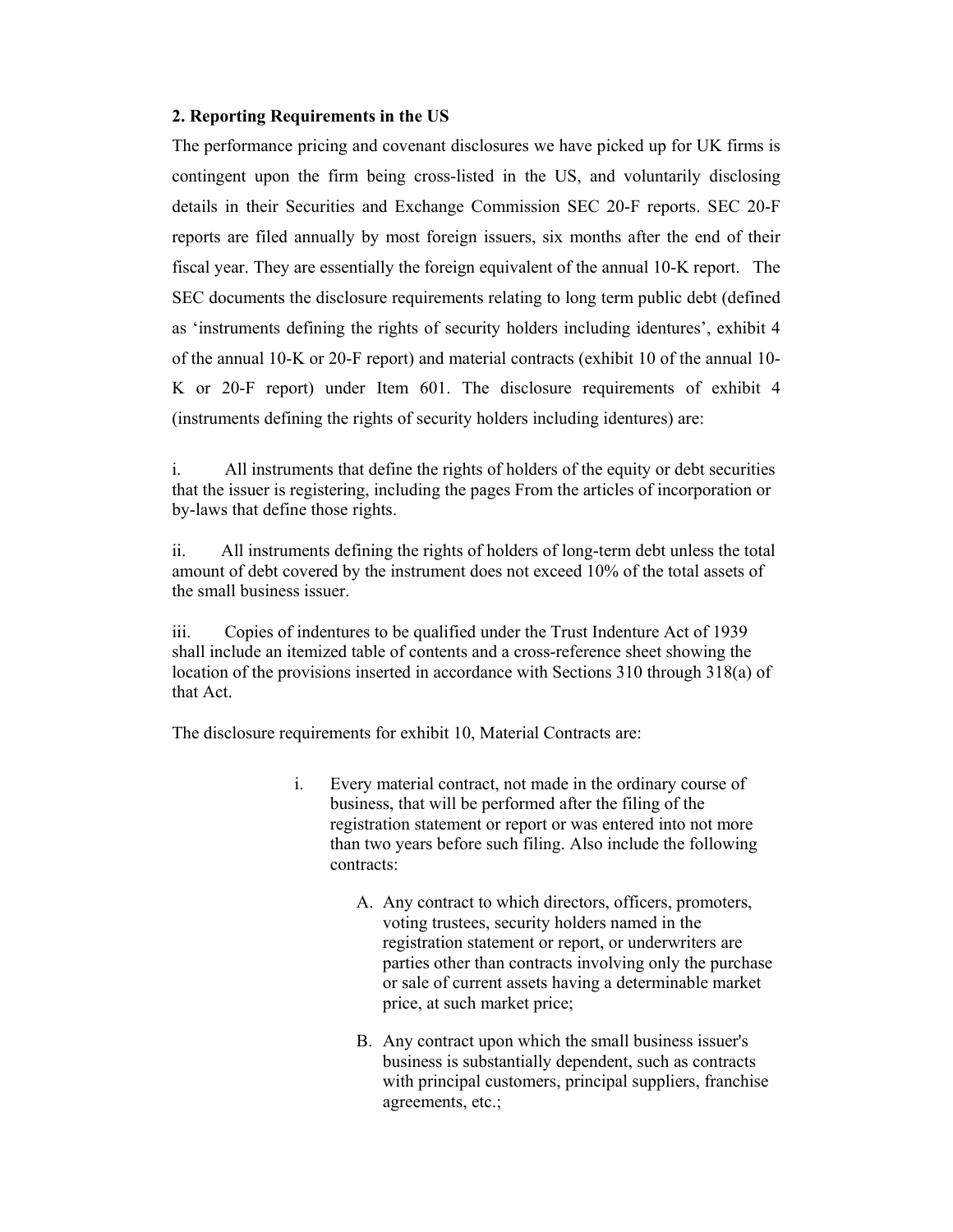- C. Any contract for the purchase or sale of any property, plant or equipment for a consideration exceeding 15 percent of such assets of the small business issuer; or
- D. Any material lease under which a part of the property described in the registration statement or report is held by the small business Issuer.

The combination of the long-term public debt (exhibit 4) and material contract (exhibit 10) clauses leads to the availability of details relating to certain loan covenants and performance pricing. In this paper, we take advantage of foreign issuers of debt who are cross-listed on the US stock exchange, who voluntarily disclose such details in their 20-F filings.

#### Reporting requirements in the UK

Disclosure requirements relating to debt are contained within FRS 4 (Accounting for capital instruments). In summary, the UK disclosure requirements are far less detailed than the US. Typically, the main disclosure requirements relate to the debt maturity analysis (within one year, one to two years, two to five years and five years or more) and for any debentures issued during the year, the amount, class and consideration received.<sup>iii</sup> This is in stark contrast to the US requirements detailed above, where material loans have to be disclosed in full, i.e. giving details of covenants and performance pricing where applicable.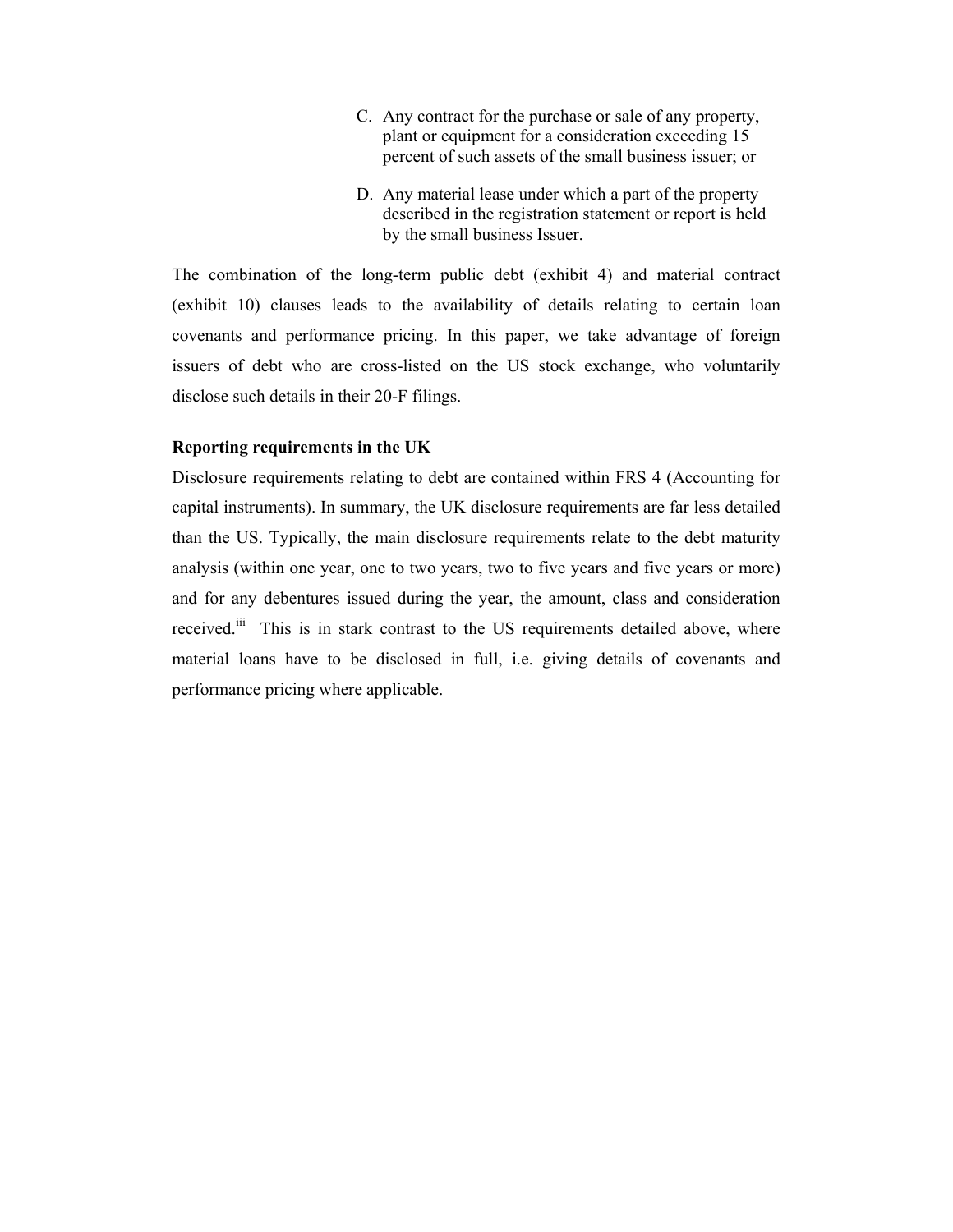#### 3. Accounting triggers in loan covenants

For the UK Citron (1992) found that the accounting variables most commonly represented in loan covenants were minimum net worth, interest cover and gearing. Day and Taylor (2003) analyse financial ratio covenants in the clothing and media/ marketing industries<sup>iv</sup> and confirm the recurrence of those same three variables, along with a financial covenant based on a working capital-based test (the "debenture test" is essentially a covenant based on trade debtors or trade debtors plus stock). We analysed the available covenants for UK companies on the SDC database: these are presented below in table 6.

#### Accounting policy re: fixed / rolling UK GAAP:- General Provisions relating to covenants

Covenants also lay out whether, and to what extent, covenants may be affected by mandatory and voluntary changes in GAAP (see Beatty, Ramesh and Weber, 2002). Below is the wording related to Accounting Principles extracted from one of Danka PLC's (a provider of office imaging equipment, solutions and related services and supplies) loan agreements. This wording essentially suggests that the loan covenants are calculated upon the GAAP as at the outset of the loan, and excludes any subsequent voluntary changes in GAAP. However, the wording below appears to allow the lenders to adopt mandatory changes in GAAP. In this loan agreement, GAAP is defined as US GAAP.

Accounting Principles(taken from a Danka PLC loan agreement, FORM-TYPE: 10-Q Exhibit 4. Rights of Security Holders- FILING-DATE: August 13, 2002)

'Unless the context otherwise clearly requires, all accounting terms not expressly defined herein shall be construed, and all financial computations required under this Agreement shall be made, in accordance with GAAP, consistently applied as utilized by the Companies. If any change after the Closing Date in GAAP as in effect on the Closing Date shall result in a change in any calculation required to determine compliance with any provision contained in this Agreement, the Companies and the Majority Banks will negotiate in good faith to amend such provision in a manner to reflect such change such that the determination of compliance with such provision shall yield the same substantive result as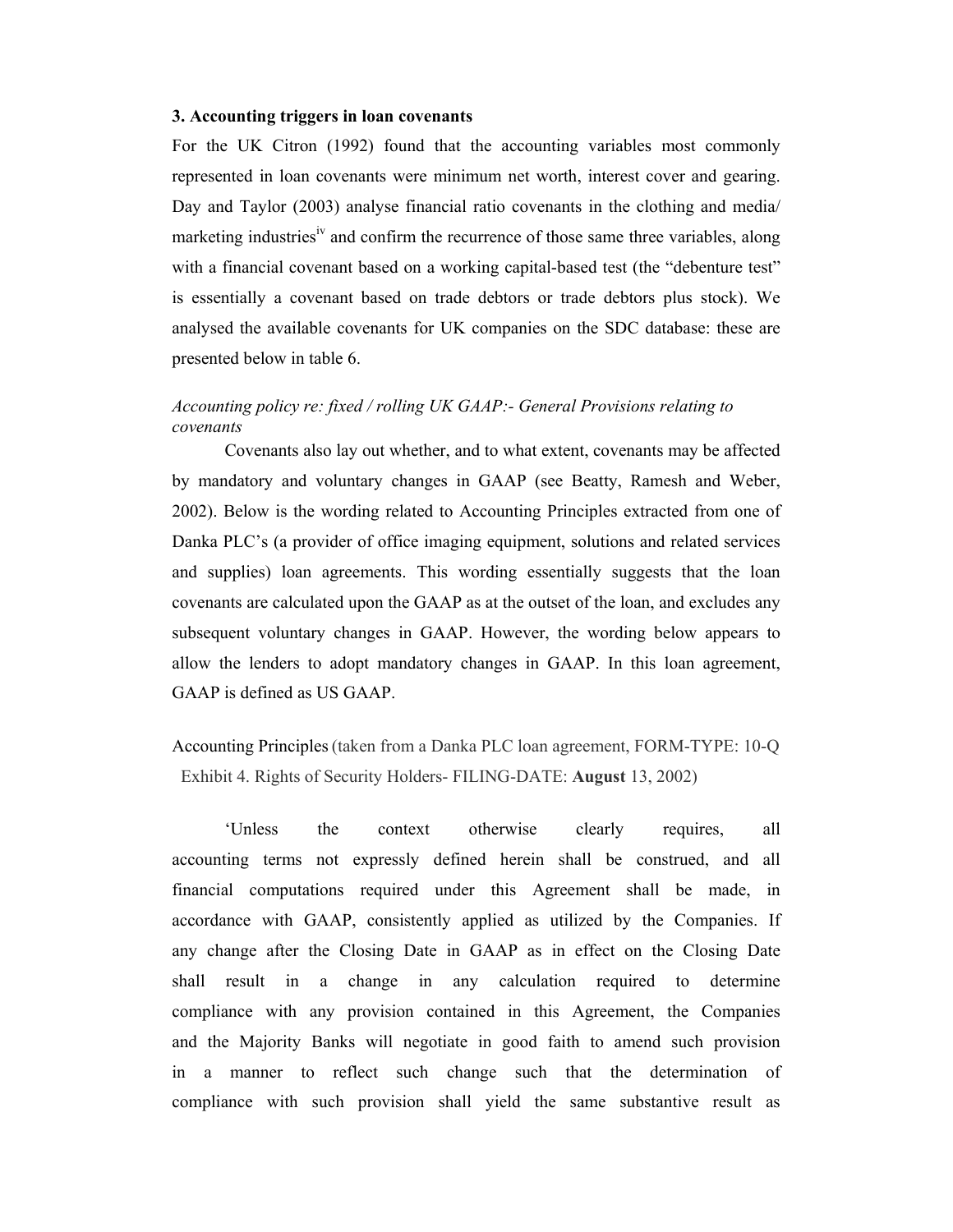would have been obtained prior to such change in GAAP. Until such an amendment is entered into, covenants shall be calculated in accordance with GAAP as in effect immediately preceding such change.'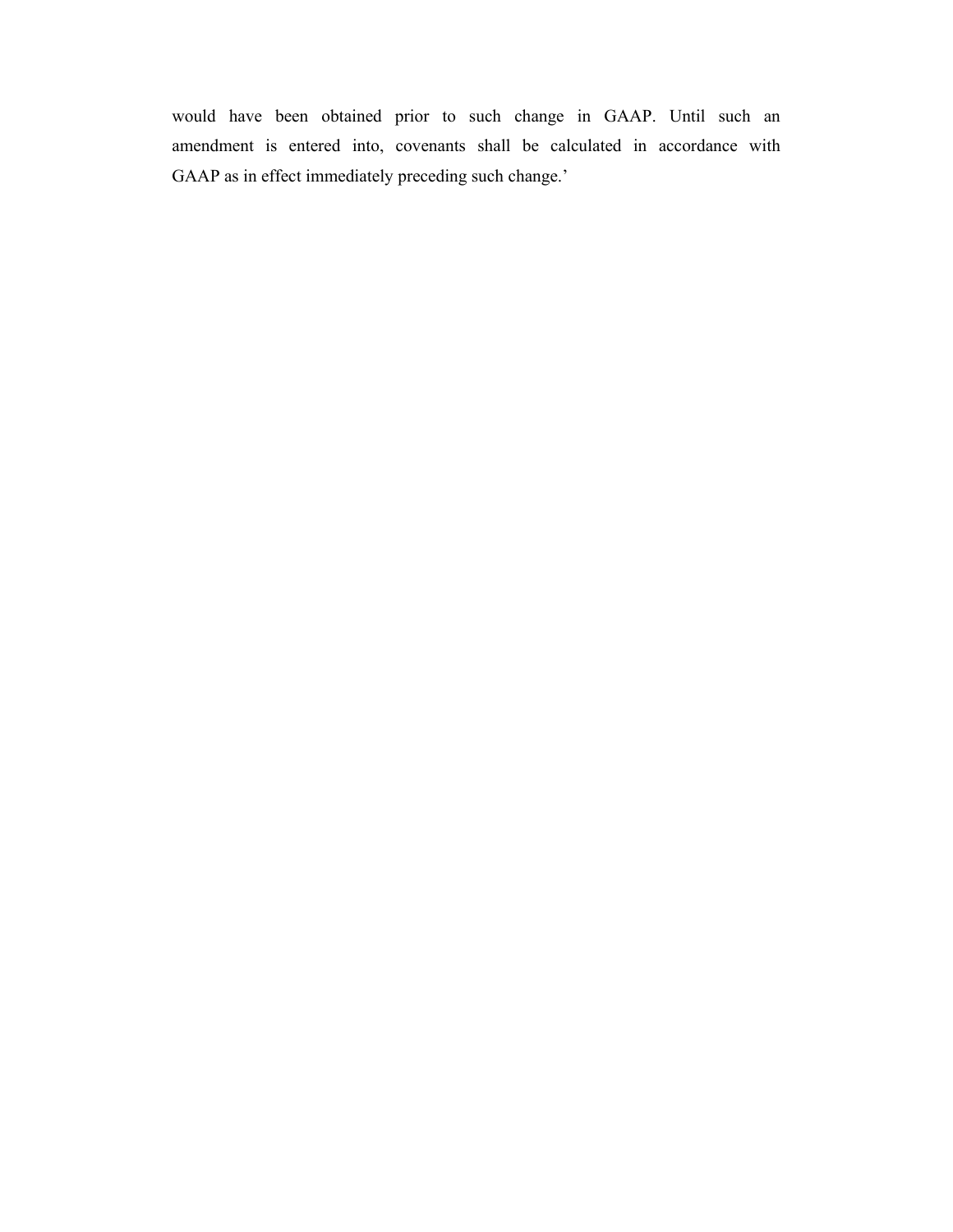#### 4. Sample selection

The contracts analysed are obtained from the Thomson Financial SDC Global New Issues, Syndicated Loans Database. The database contains financial information on public and private UK firms, but in particular, we focussed upon debt contracts containing a performance pricing component. The source of the SDC data is from SEC filings, news sources, wires and surveys of loan syndication contacts.

We identified all companies satisfying the following conditions:

- i) they had an ultimate parent registered in the UK
- ii) their debt contracts fell in the period January 1992 to January 2002
- iii) their debt contracts included a performance pricing condition

Our initial search, however, was for UK firms having bank debt contracts on the SCD database, and this led to a sample of 5928 observations. This sample includes companies who have fixed interest rates, performance pricing features based on measures of financial performance and 'date-based' performance pricing measures i.e. the rate of interest on the loan changes for different time periods. Of the sample of 5928 contracts, 123 observations remained once we excluded observations which did not have performance pricing debt contracts:- this comprised 64 distinct companies, and 59 additional contracts (i.e. having the same performance pricing grid, margin description and interest rate structure as the first contract of the company, but differing in the principal amount being drawn) from the 64 distinct firms. Additionally, there were 9 observations which had missing information e.g. no grid. Thus, the total potential sample, including those with no performance grid, comprised 132 observations. For this paper, we focused our performance pricing analysis upon the 64 distinct firm observations, and our covenant analysis upon the 69 observations that included data on covenants.

Our results are presented in section 6.

This performance pricing total was surprisingly low in view of the fact that Asquith et al. (2005) found 8099 contracts for US companies in the period 1994 to 1998 alone. It is probable that most UK firms choose not to disclose details of their contracts as there is no compulsion to do so. It is therefore probable that reporting was incomplete for the UK sub-population, and that our sample is therefore incomplete; but there is no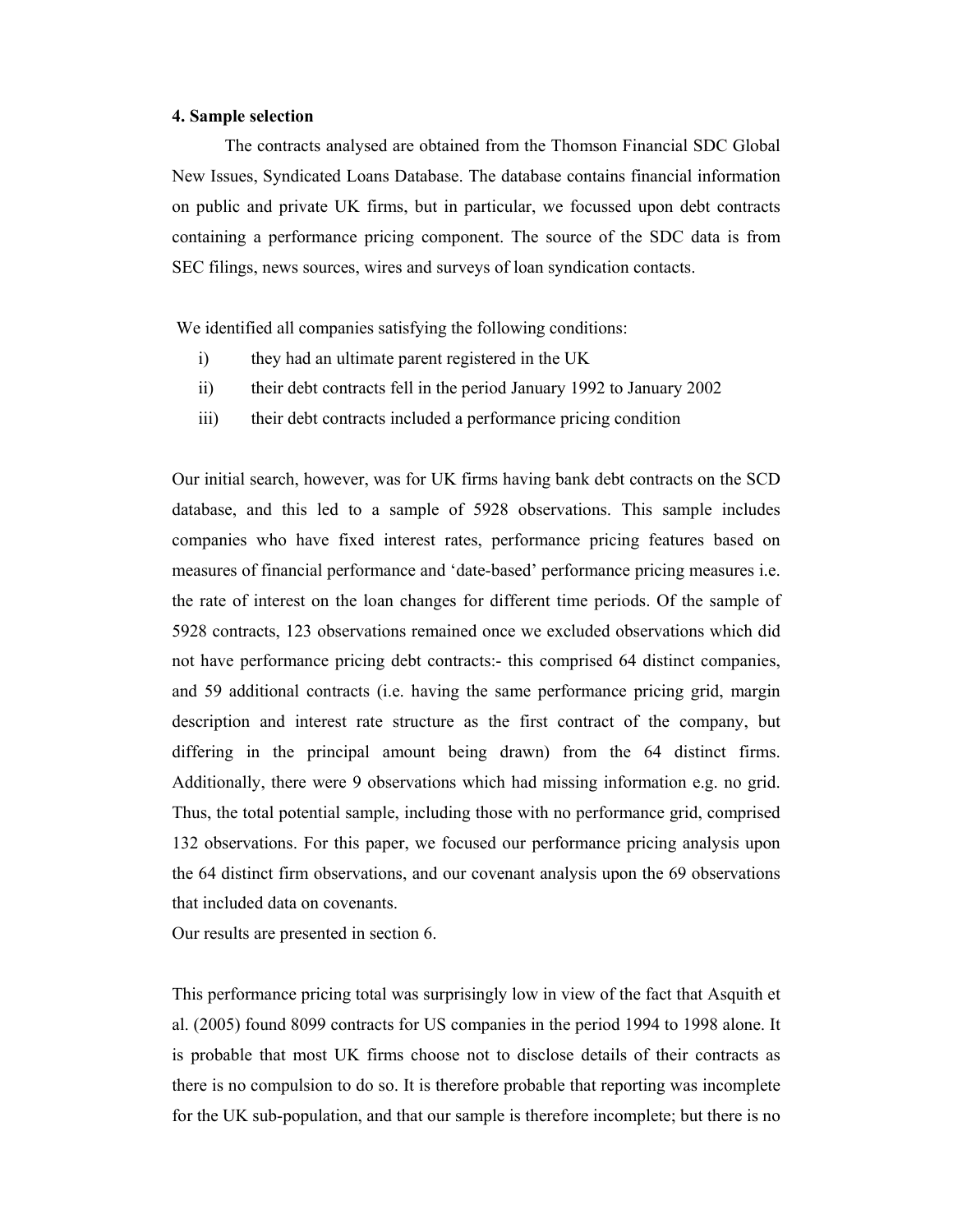clear way of testing for this; and so we analyse the available data, but with the disclaimer that there may be other unreported cases, and those other cases will not necessarily have the same characteristics as the ones

we assess.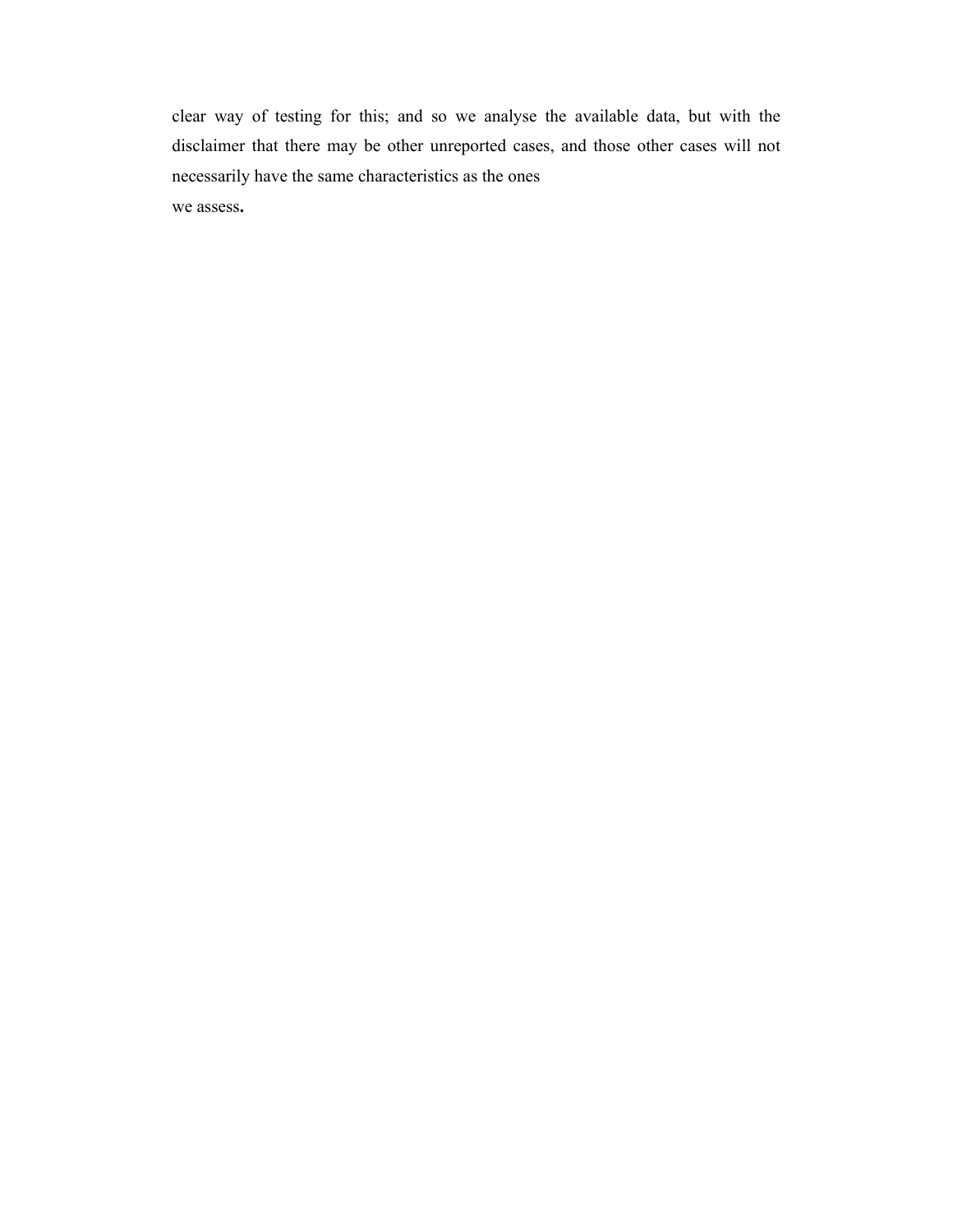#### 5. Performance Pricing Contract and Covenant of Stagecoach PLC

Table 1 provides an example of a typical pricing grid. It is from a Stagecoach PLC loan contract, a leading UK based transportation company.

#### Table 1: Performance Pricing and Loan Covenant of Stagecoach PLC, a leading UK based transportation company

Descriptive Information on Stagecoach's \$750 million line of credit agreement The following information was abstracted from Stagecoach's loan.

| Loan commences              | 1/11/99                         |
|-----------------------------|---------------------------------|
| Loan expires                | 31/10/03                        |
| Grid                        | Yes                             |
| <b>Adjustment Period</b>    | Annually, at balance sheet date |
| Initial Spread at Inception | Missing                         |

#### Performance Pricing Grid

| Level | Debt/EBITDA | <b>LIBOR Plus</b> |
|-------|-------------|-------------------|
|       |             | 112.5             |
|       | $>3.5 = 4$  | 100               |
|       | $>3 = 3.5$  | 87.5              |
|       | $=<$ 3      | 75                |

#### **Covenants**

| Begin Date | <b>End Date</b> | Covenant              | Value                    |
|------------|-----------------|-----------------------|--------------------------|
| 1/11/99    | 31/10/00        | Debt-EBITDA           | $\leq 4.5$               |
| 1/11/99    | 31/10/00        | <b>Interest Cover</b> | $>=3.5$                  |
| 1/11/00    | 31/10/01        | Debt-EBITDA           | $\leq$ = 3.5             |
| 1/11/00    | 31/10/01        | <b>Interest Cover</b> | $>=3.5$                  |
| 1/11/01    | 31/10/02        | Debt-EBITDA           | $\leq$ = 3.5             |
| 1/11/01    | 31/10/02        | <b>Interest Cover</b> | $>=$ 4.0                 |
| 1/11/02    | 31/10/03        | Debt-EBITDA           | $\leq 3.0$               |
| 1/11/02    | 31/10/03        | <b>Interest Cover</b> | $>=$ 4.0                 |
| 1/11/99    | 31/10/03        | Net Worth             | $\ge$ £350m plus         |
|            |                 |                       | proceeds from new equity |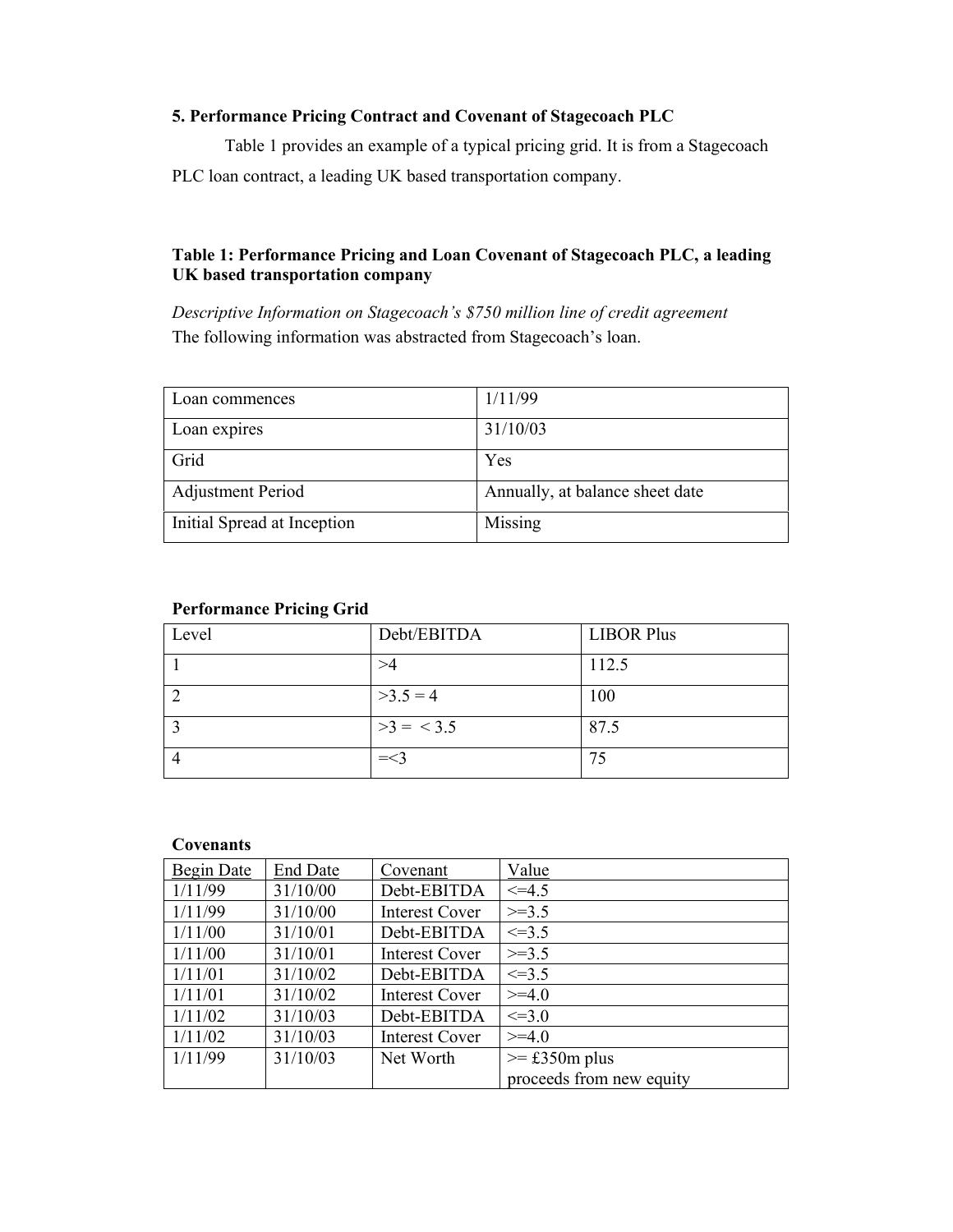The pricing grid in this contract has 4 levels and details the LIBOR rate that will be charged for corresponding total debt-to-EBITDA (earnings before interest, tax, depreciation and amortisation) ratios. The contract requires that the spread over LIBOR be adjusted at the end of each financial year at the balance sheet date. The performance-pricing range is 37.5 basis points as the spread over LIBOR can be reduced to 75 basis points or increased to 112.5 basis points depending upon whether Stagecoach experiences a corresponding decrease or an increase in their debt-to-EBITDA ratio.

Changes in the borrower's credit quality as apparently reflected by accounting ratios will rapidly be reflected in the interest rate during the loan period; but it can also be seen that, if, in the draft accounts, Stagecoach's debt-to-EBITDA ratio falls, for example, just above the trigger point of 3, there will be incentives to embark upon creative accounting to reduce it below that level and secure an interest rate lower by 12.5 basis points.

The net worth covenant is concerned with ensuring that the total assets minus the total liabilities of Stagecoach exceed £350m. This figure excludes any proceeds from the issue of new equity (which the company may otherwise choose to embark upon to prevent a breach of this covenant).

The initial spread at the inception of the loan is, unfortunately, missing.

Turning now to covenants, from table 1 above, we witness examples of a tightening of the debt-EBITDA ratio (from 4.5 to 3.5, down to 3 over the period 1/11/99 to 31/10/03), and also an increase in the interest cover ratio from 3.5 to 4 over a similar period. These are both examples of escalating/tightening/ratcheting of covenants. One possible explanation for this tightening up/ ratcheting effect may be that as the loans get closer to maturity, banks seek greater comfort that the company is likely to be in a position to be able to repay the principal outstanding.

 Note that there is also a net worth covenant, stipulating that the net worth of Stagecoach is no less than £350m plus proceeds from new equity from 1/11/99 to 31/10/03.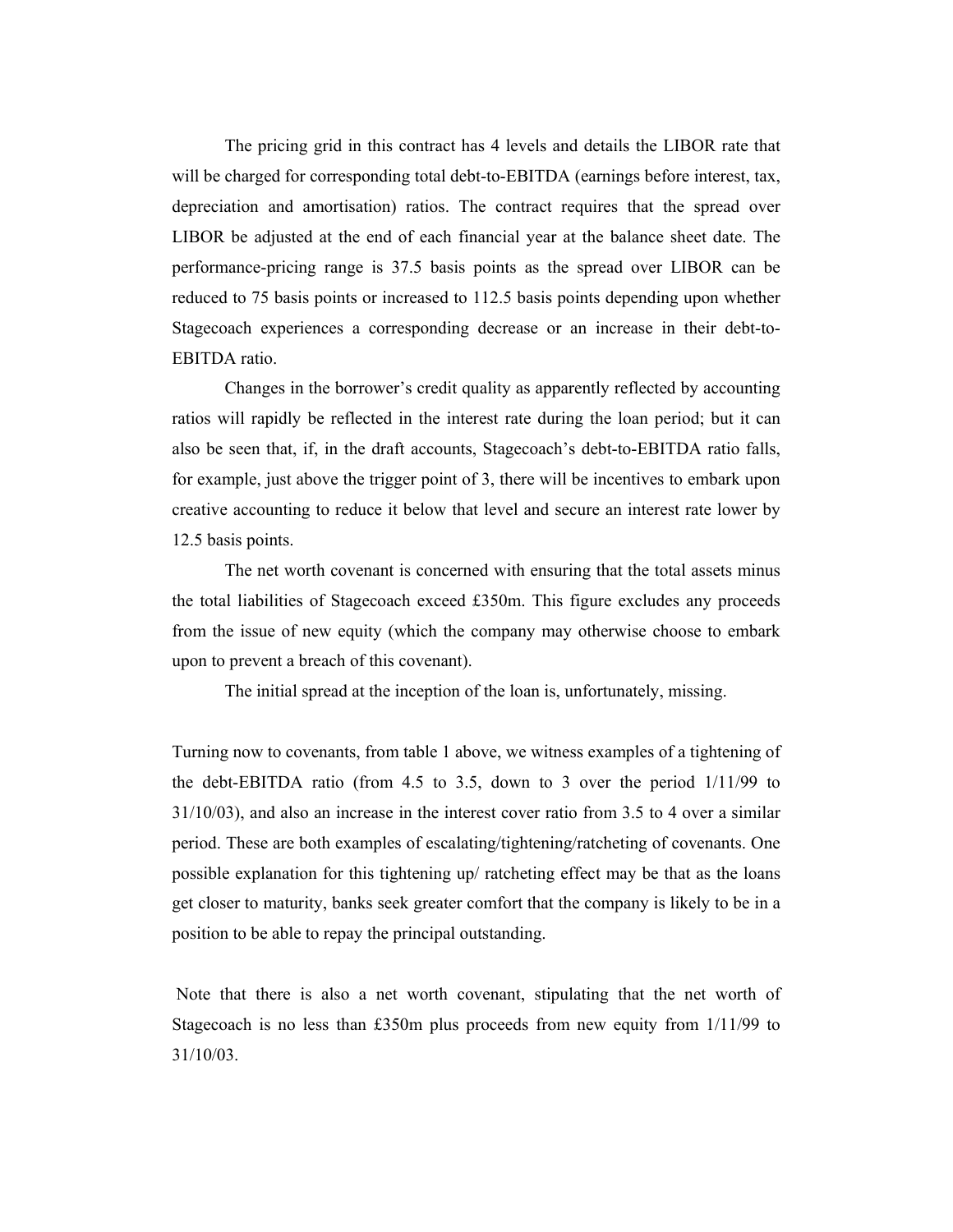#### 6. Results

#### Performance Pricing

Table 2 below reports the triggers used in our sample of 64 firm observations.

|  | Table 2: Triggers used in performance pricing contracts |
|--|---------------------------------------------------------|
|--|---------------------------------------------------------|

| <b>Margin Description</b>         | No.  | $\frac{0}{0}$ |
|-----------------------------------|------|---------------|
| Debt / EBITDA                     | 26.5 | 41.41%        |
| S&P LT Debt Rating                | 12   | 18.75%        |
| Utilization                       | 8    | 12.50%        |
| Interest coverage                 | 5.5  | 8.59%         |
| Moodys LT Debt Rating             | 5    | 7.81%         |
| <b>Amount Outstanding</b>         | 2.5  | 3.91%         |
| Debt (liab) to net worth (Equity) | 2    | 3.13%         |
| <b>Comittment Level</b>           |      | 1.56%         |
| Debt / Capitalisation             |      | 1.56%         |
| Fixed Charge coverage ratio       | 0.5  | 0.78%         |
| Total                             | 64   | $100\%$       |

From table 2, we observe that agencies' debt ratings (combining S&P and Moodys) account for around 26.6% of the triggers, and coverage ratios accounting for some 9.4% of triggers (Asquith et al. (2005), for the US, report debt ratings occurring in some 15% of performance pricing contracts in the US, and coverage ratios occurring some 8% of the time); but the most common trigger (over 41% of the cases) is the accounting ratio, debt-to-EBITDA, combining balance sheet and income statement data. In this respect the results resemble those of Asquith et al. (2005) who found 49.4% use the debt-to-EBITDA ratio. Some 26.5% of the performance pricing contracts contain two or more financial measures of performance (Asquith et al. (2005) found only 7% of their contracts containing two or financial measures of performance).

Table 3 below summarises the performance pricing grids in these contracts, showing the sensitivity of the interest rate to changes in the performance measure. It shows the number of contracts in which a particular performance metric appears, the average spread over LIBOR for each performance metric, the average performance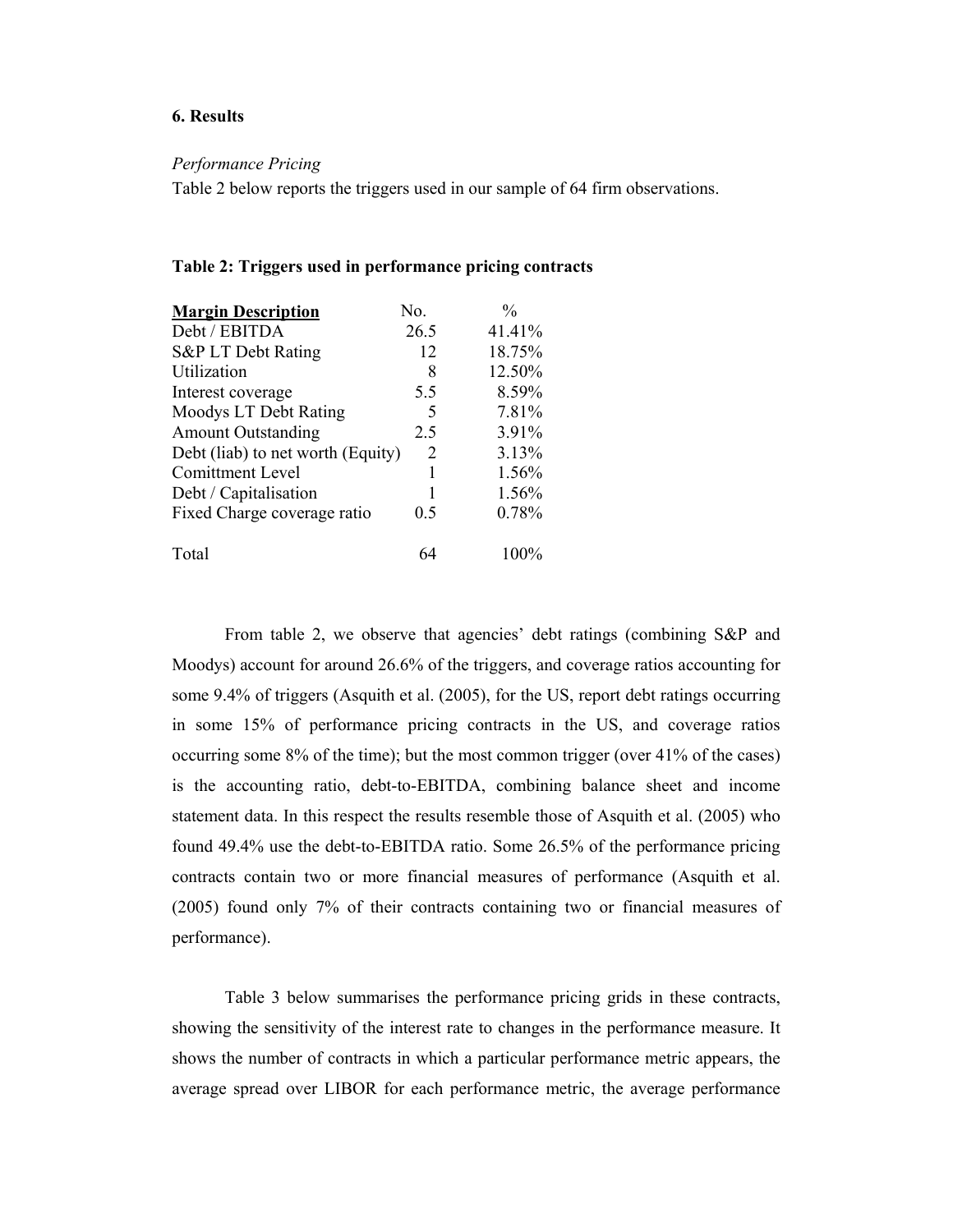pricing range due to the steps over the grid (by how much the interest rate changes over the grid), the average initial spread over LIBOR at the inception of the contract. Table 3 also shows the average number of steps across the grid, and the average amount borrowed under the debt contract, in millions of dollars.

| Table 3: Descriptive statistics on the design of performance pricing grids |  |  |
|----------------------------------------------------------------------------|--|--|
|----------------------------------------------------------------------------|--|--|

| Performance<br>Pricing<br><b>Measure</b> | <b>Number</b><br>of<br><b>Contracts</b> | Average<br><b>Spread</b><br>(in basis) | Average<br>Performance<br>Pricing | Average<br><b>Initial</b><br><b>Spread</b> | Average<br><b>Number</b><br>of Steps | Average<br><b>Amount</b><br>(Sm) |
|------------------------------------------|-----------------------------------------|----------------------------------------|-----------------------------------|--------------------------------------------|--------------------------------------|----------------------------------|
|                                          |                                         | points)                                | Range                             | (in bps)                                   |                                      |                                  |
|                                          |                                         | over                                   |                                   | over                                       |                                      |                                  |
|                                          |                                         | <b>LIBOR</b>                           |                                   | <b>LIBOR</b>                               |                                      |                                  |
| Debt-to-EBITDA                           | 27                                      | 76.7-128                               | 51.3                              | 115.5                                      | 3.37                                 | 669.5                            |
| S&P LT Debt<br>Rating                    | 18                                      | 54.3-103.2                             | 48.9                              | 68.8                                       | 3.33                                 | 5930.2                           |
| Moodys LT Debt<br>Rating                 | 12                                      | 63.5-113.8                             | 50.3                              | 76.3                                       | 3.42                                 | 5871.4                           |
| Utilization                              | 10                                      | $49.1 - 77.3$                          | 28.2                              | 62                                         | 2.70                                 | 1510                             |
| Interest coverage                        | 6                                       | 86.5-120                               | 33.5                              | 117.5                                      | 2.83                                 | 493.4                            |
| Amount<br>Outstanding                    | $\overline{3}$                          | $125 - 175$                            | 50                                | 175                                        | 2.5                                  | 215                              |
| Debt (liab) to net<br>worth (Equity)     | $\overline{2}$                          | $50 - 60$                              | 10                                | 50                                         | 3                                    | 429.2                            |
| Commitment<br>Level                      | 1                                       | $40 - 55$                              | 15                                | 55                                         | 3                                    | 3152.1                           |
| Debt /<br>Capitalisation                 | 1                                       | 30-32.5                                | 2.5                               | 32.5                                       | $\overline{2}$                       | 82.5                             |
| Fixed Charge                             | 1                                       | 37.5-100                               | 62.5                              | $\overline{a}$                             | $\overline{4}$                       | 400                              |
| coverage ratio                           |                                         |                                        |                                   |                                            |                                      |                                  |
| <b>Total</b>                             | 81                                      |                                        |                                   |                                            |                                      |                                  |
| <b>Sample Average</b>                    |                                         | 65.9-110.3                             | 44.4                              | 90.3                                       | 3.24                                 | 2653.8                           |

The average pricing grid for this sample has between 2 and 4 performance pricing steps (between 4 and 5 for the US, Asquith et al. (2005)) – an overall average of 3.2, as against 4.8 in the Asquith et al. (2005) study for the US. The impact of the steps change across the grid in the trigger variable ranges from 2.5 to 62.5 basis points, with an average of 44 compared with  $56.4$  for the US.<sup>v</sup> Performance pricing contracts that use the Debt-to-EBITDA ratio have a pricing range of 51 basis points, while contracts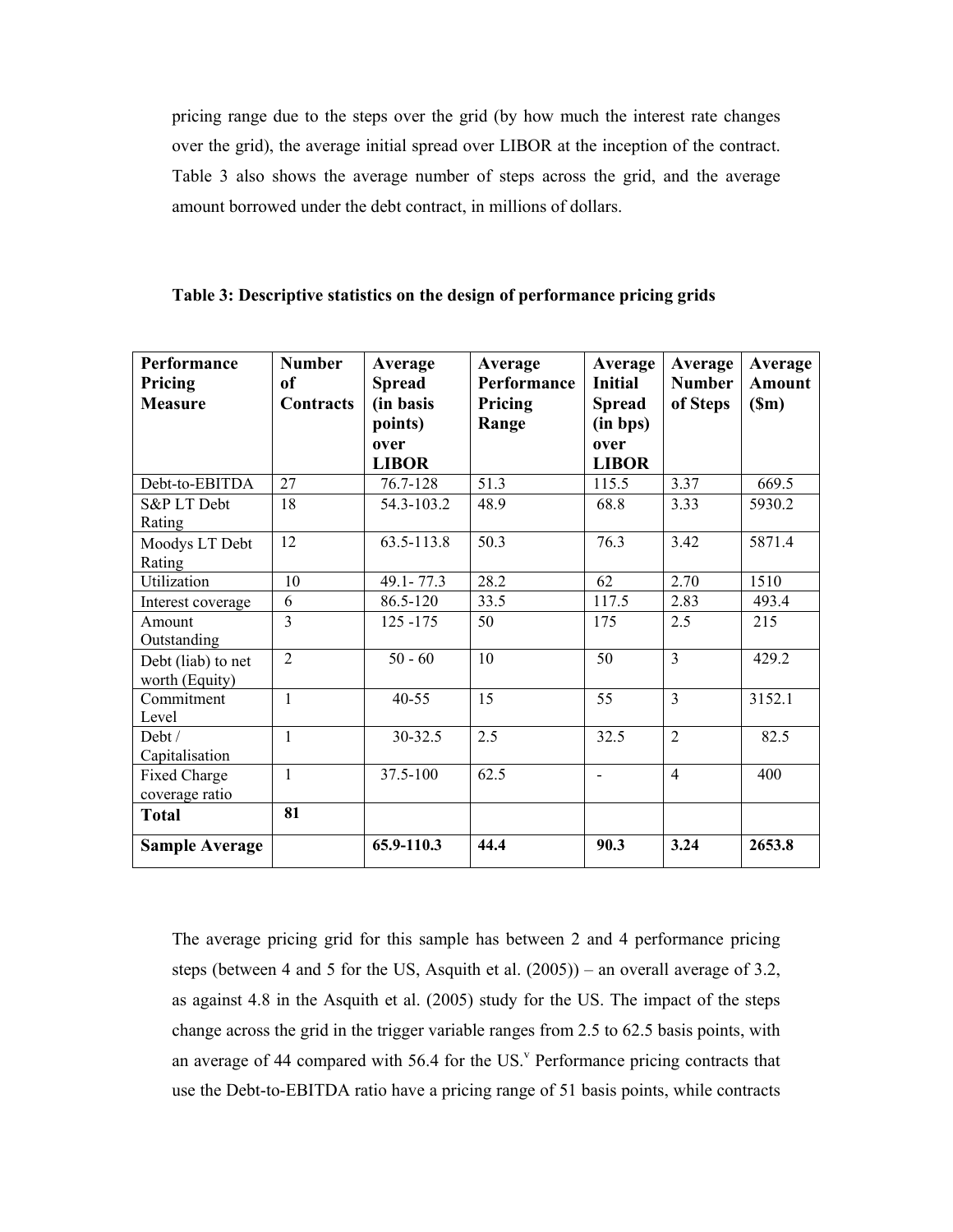that use debt ratings have a range of almost 49.5 basis points:- the pricing range for the Debt-to-EBITDA ratio is in contrast to the findings of Asquith et al. (2005) who find a range of 92 basis points, although our findings for the debt ratings concur with those of Asquith et al. (2005), who report 48 basis points. Overall, then, it would appear that the US has a slightly greater average performance pricing range, across a greater number of grids compared to the UK. One possible reason for this maybe that the US has more experience in performance pricing contracts, and has consequently slightly more sophisticated contracts compared to the UK.

 Performance-pricing contracts also provide an additional source of evidence on the nature of the contracting costs they are designed to reduce. This evidence is in the design of interest pricing grids. On first pass, it might be expected that the initial interest rate spread would occur in the middle of the pricing grid. And on the basis of the average initial spread over LIBOR, and the average spread over LIBOR across the entire grid, this does indeed appear to be borne out (although the loans are initially priced slightly above the middle of the grid). There are, however, notable differences between where the loan is initially priced, according to the performance pricing measure being used. We find, for example, that firms having Debt-to-EBITDA, interest coverage, amount outstanding, commitment level and debt/capitalisation performance pricing measures, have contracts starting the firm towards the top of the performance pricing grid. Conversely, debt rating measures and debt to net worth ratios lead to firms starting at the bottom of the performance pricing grid, with firms using the utilization measure falling somewhere in the middle of the grid initially. A possible explanation could be the fact that debt ratings are conducted by external agencies, and therefore may be less susceptible to manipulation relative to other measures, which may be driven by financial data, over which management may have some scope for discretion. Consequently, firms having debt agency performance pricing measures may be 'rewarded' through a relatively lower initial spread at the inception of the loan contract.

Our findings are in the same direction, although not as strong as Asquith et al. (2005), who report that the plurality of loans are initially placed at the top of the pricing grid. They conjecture that the high percentage of firms at the top is probably because the aspect of performance pricing that is the greatest innovation is the ability to recontract for increases for credit quality. For firms at the top of the grid, deterioration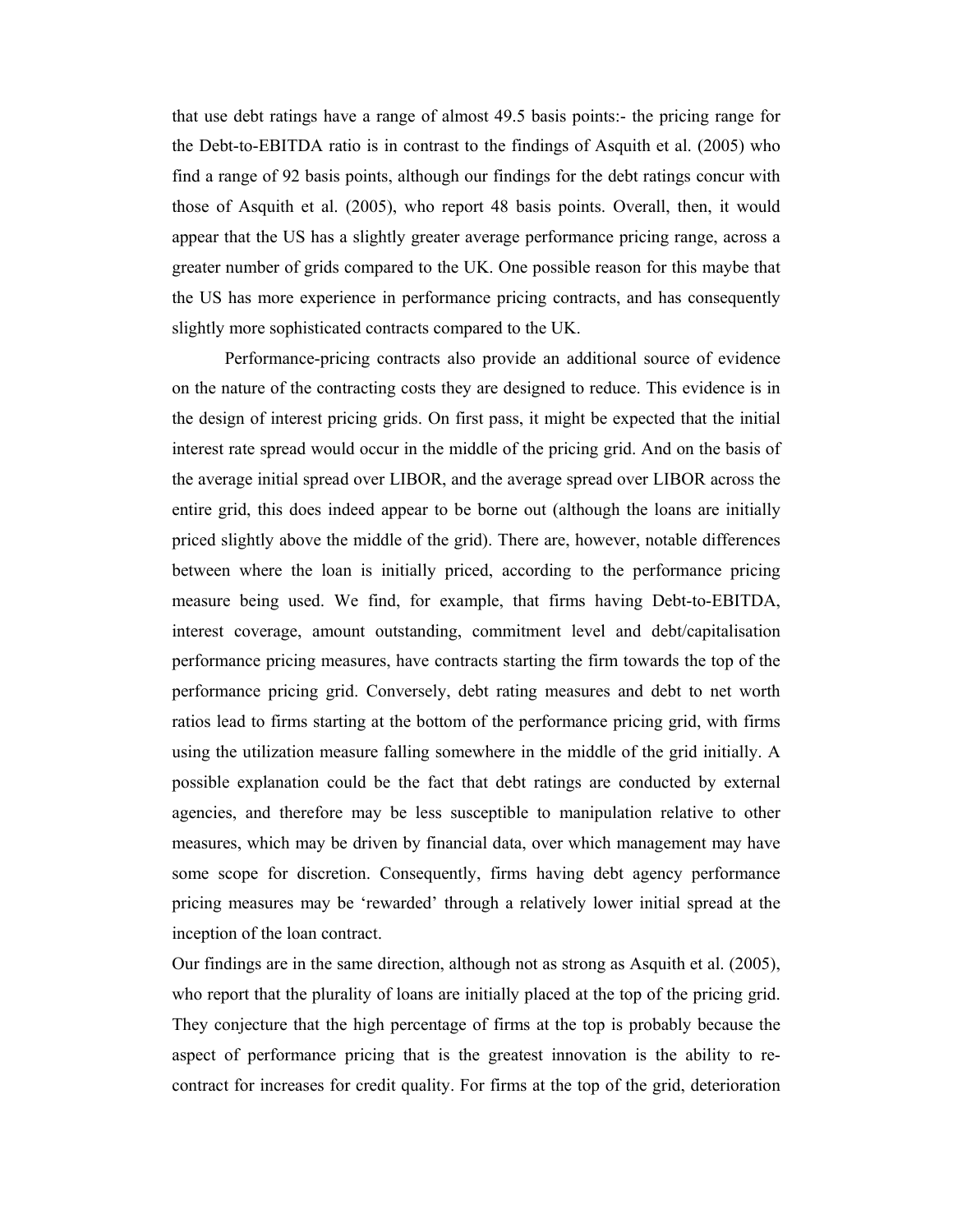in credit quality is penalised in the same way as firms with standard fixed-spread debt. That is, covenants allow the lender to renegotiate the terms of the contract.

 Finally, turning to the average size of the loans that have performance pricing components, we see that loans appear to involve not insignificant amounts (some \$2.65bn). Further, we observe some interesting differences in the average amount of the loan according to the performance pricing ratio e.g. when debt rating ratios are used, the average amount of the loan exceeds \$5.9bn, although this falls to under \$670m when Debt-to-EBITDA is the performance ratio, and to \$82.5m when Debt/Capitalisation is the measure used. A possible explanation of why the average size of the loan appears to be large for contracts using debt ratings might be because only larger companies (who might be expected to borrow more in absolute terms) would have their debt rated by an external rating agency.

#### The lenders

Table 4 below shows the banks who were lenders for this sample of performance pricing contracts.<sup>vi</sup> As can be seen, the list is dominated by a handful of banks i.e. over 70% of all the performance pricing contracts are relationships involving the top 6 banks in the table. And of these top 6 banks, 5 are banks whose origins can be traced to the United Kingdom.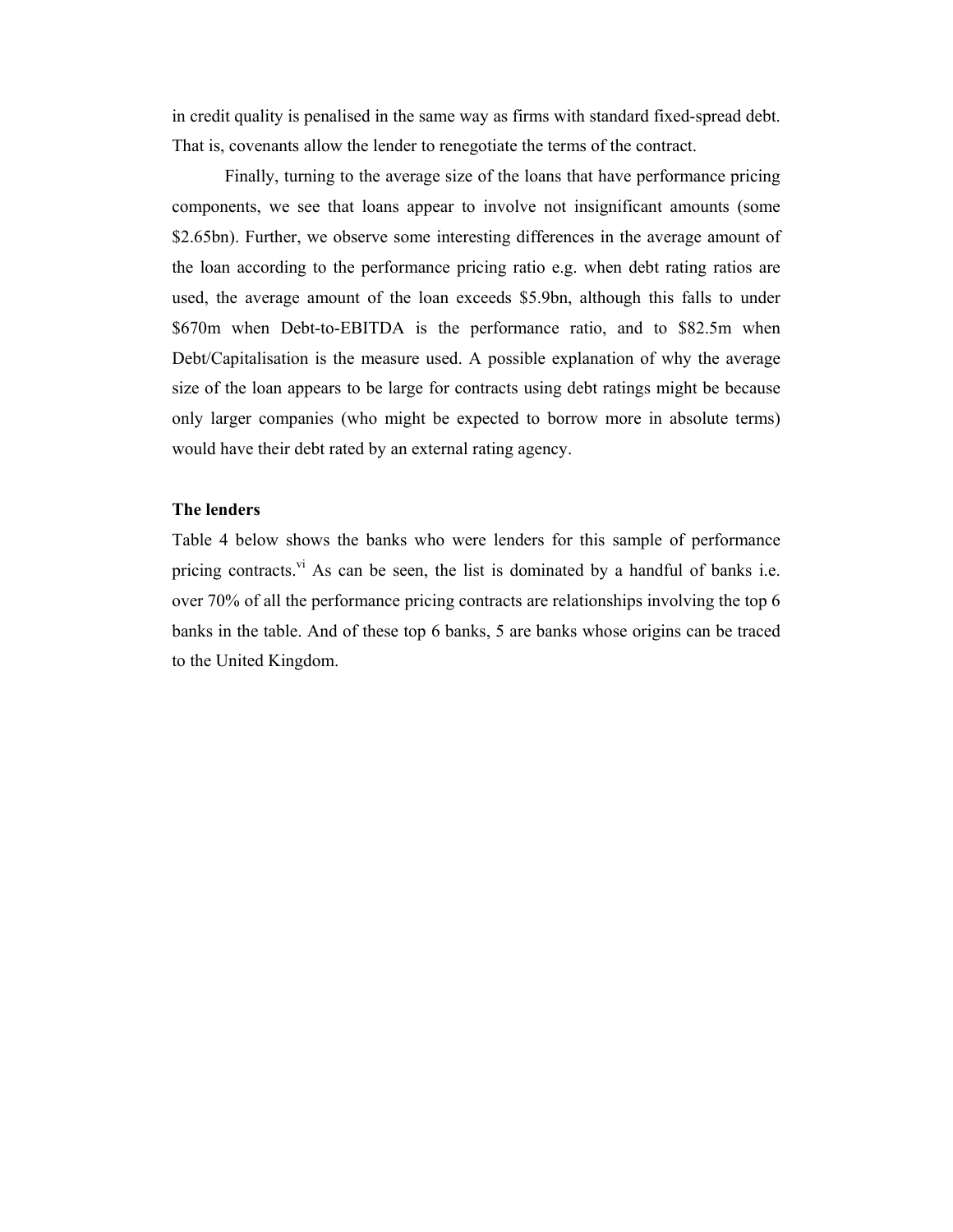| <b>Lenders of PP firms</b> | ŃО.            | $\frac{0}{0}$ |
|----------------------------|----------------|---------------|
| <b>Barclays</b>            | 15             | 23.4%         |
| Royal Bank of Scotland     | 8              | 12.5%         |
| <b>Natwest</b>             | 7              | 10.9%         |
| <b>HSBC</b>                | 6              | 9.4%          |
| Chase                      | 6              | 9.4%          |
| Lloyds                     | 3              | 4.7%          |
| Citicorp                   | 3              | 4.7%          |
| <b>ABN</b> Amro            | 3              | 4.7%          |
| WestLB                     | $\overline{2}$ | $3.1\%$       |
| Rabobank                   | $\overline{2}$ | 3.1%          |
| LBCMG                      | $\overline{2}$ | 3.1%          |
| <b>First Union</b>         | $\overline{2}$ | 3.1%          |
| <b>Bank of America</b>     | $\overline{2}$ | 3.1%          |
| Scapus                     | 1              | 1.6%          |
| Nationsbank                | 1              | 1.6%          |
| Den Norske                 | 1              | 1.6%          |
|                            | 64             | 100.0%        |

#### Table 4: Banks who are lenders of performance pricing contracts

#### Industry of the borrowers

From table 5 below it appears that three industries appear to dominate the performance pricing arena- namely, the telecommunications, electricity and leisure industry, which combined account for almost 25% of the performance pricing sample. Note that manufacturers are disaggregated according to what they manufacture, but combined together, they represent approximately 19% of the sample (12 out of 64 observations), which combined with the three industries mentioned above account for some 44% of observations.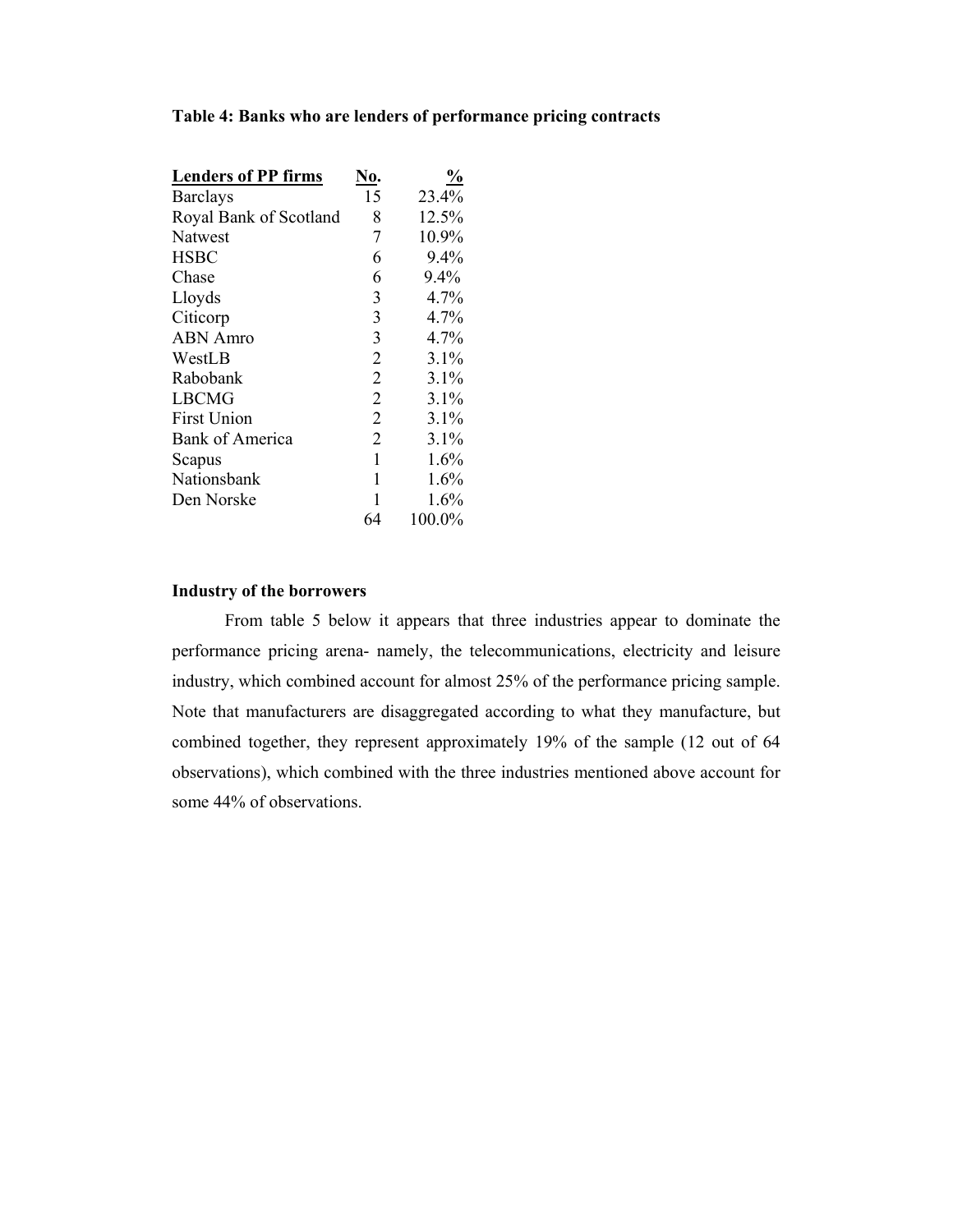#### Table 5: Industry of the borrowers using Performance Pricing in Debt Contracts

| <b>Sorted by industries</b>              | <b>Number</b>           | $\frac{0}{0}$ |
|------------------------------------------|-------------------------|---------------|
| Pvd global communications svcs           | 6                       | 9.38          |
| Electric utility                         | 5                       | 7.81          |
| Own and operate public houses, hotels    | 4                       | 6.25          |
| Dvlp finl, healthcare software           | 3                       | 4.69          |
| Investment holding company               | $\overline{\mathbf{3}}$ | 4.69          |
| Manufacture chemical products            | 3                       | 4.69          |
| Publish newspapers, periodicals          | 3                       | 4.69          |
| Manufacturing of bikes, cars, bus bodies | $\overline{c}$          | 3.13          |
| Mnfr turbine components                  | $\overline{c}$          | 3.13          |
| Oil and gas exploration prod             | $\overline{c}$          | 3.13          |
| Own and operate cable TV sys, radio      | $\overline{c}$          | 3.13          |
| Produce beverages                        | $\overline{c}$          | 3.13          |
| Produce foods; holding company           | $\overline{c}$          | 3.13          |
| Provide non-banking fin svcs             | $\overline{c}$          | 3.13          |
| Pvd computer svcs                        | $\overline{c}$          | 3.13          |
| Pvd electricity prodn, distn             | $\overline{c}$          | 3.13          |
| Water utility                            | $\overline{2}$          | 3.13          |
| Diving company                           | $\mathbf{1}$            | 1.56          |
| Insurance agency                         | $\mathbf{1}$            | 1.56          |
| Mnfr cement, concrete, hldg co           | $\mathbf{1}$            | 1.56          |
| Mnfr paper, pkg prod                     | $\mathbf{1}$            | 1.56          |
| Mnfr photgraphic equip, film             | 1                       | 1.56          |
| Mnfr prepared pharmaceuticals            | 1                       | 1.56          |
| Mnfr, whl prepared animal feeds          | $\mathbf 1$             | 1.56          |
| Produce breakfast cereals                | $\mathbf{1}$            | 1.56          |
| Provide data processing svcs             | $\mathbf{1}$            | 1.56          |
| Provide freight transp svcs              | $\mathbf{1}$            | 1.56          |
| Provide home health care svcs            | $\mathbf{1}$            | 1.56          |
| Pvd communications services              | $\mathbf{1}$            | 1.56          |
| Provide public transport srvcs           | $\mathbf{1}$            | 1.56          |
| Pvd recruitment, security svcs           | $\mathbf{1}$            | 1.56          |
| Retail frozen foods; holding co          | 1                       | 1.56          |
| Special purpose company                  | $\mathbf 1$             | 1.56          |
| Whl photocopiers, parts                  | $\mathbf{1}$            | 1.56          |
|                                          |                         |               |

64 100.00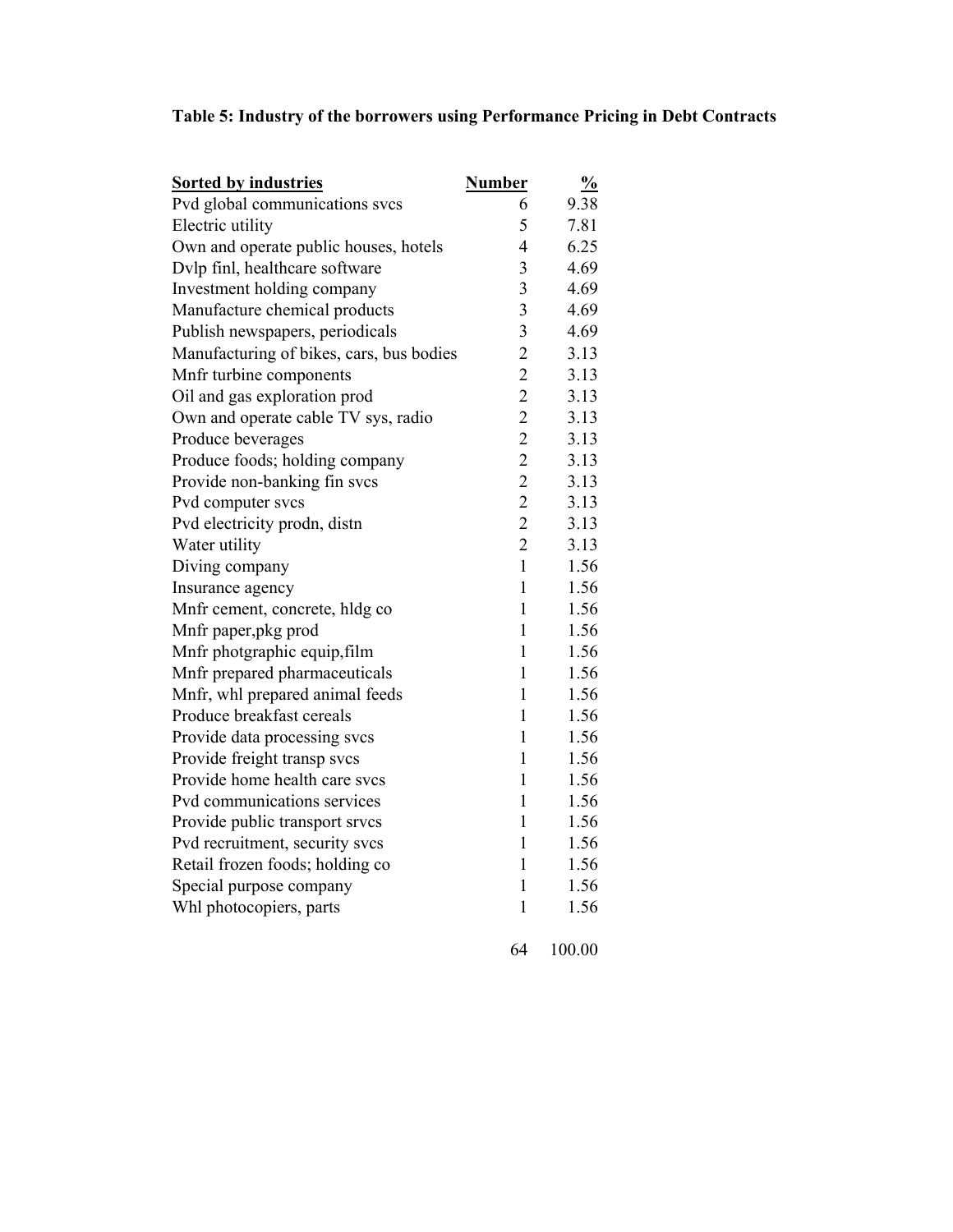#### Accounting triggers used in UK covenants

Table 6 below summarises the accounting triggers used in UK covenants.

#### Table 6: Accounting triggers used in a sample of UK covenants

| <b>COVENANT DATA<sup>2</sup></b> | Number | Percentage |
|----------------------------------|--------|------------|
| Debt-to-EBITDA                   | 17.663 | 25.6%      |
| <b>Interest Cover</b>            | 15.10  | 21.9%      |
| <b>Fixed Charge Cover</b>        | 12.17  | 17.6%      |
| <b>Tangible Net Worth</b>        | 8.414  | 12.2%      |
| <b>Capital Expenditure</b>       | 5.25   | 7.6%       |
| Gearing                          | 2.6    | 3.8%       |
| <b>Cash Flow-Debt</b>            | 2      | 2.9%       |
| Insurance                        | 1.6    | 2.3%       |
| <b>Accounting policies</b>       | 1.6    | 2.3%       |
| <b>Changing Business</b>         | 1.6    | 2.3%       |
| <b>Revenue</b>                   | 1      | $1.4\%$    |
| <b>Total</b>                     | 69     | 100.0%     |

Interest cover, fixed charge cover and tangible net worth are leading measures; and they are led by the debt-to-EBITDA ratio, which, as we saw in table 2, is also the most dominant variable used in performance pricing contracts.

<sup>&</sup>lt;sup>2</sup> The reason why the numbers are not integers in the first column is because where a company has more than one covenant measure, these are divided so that the weighting for each company is one.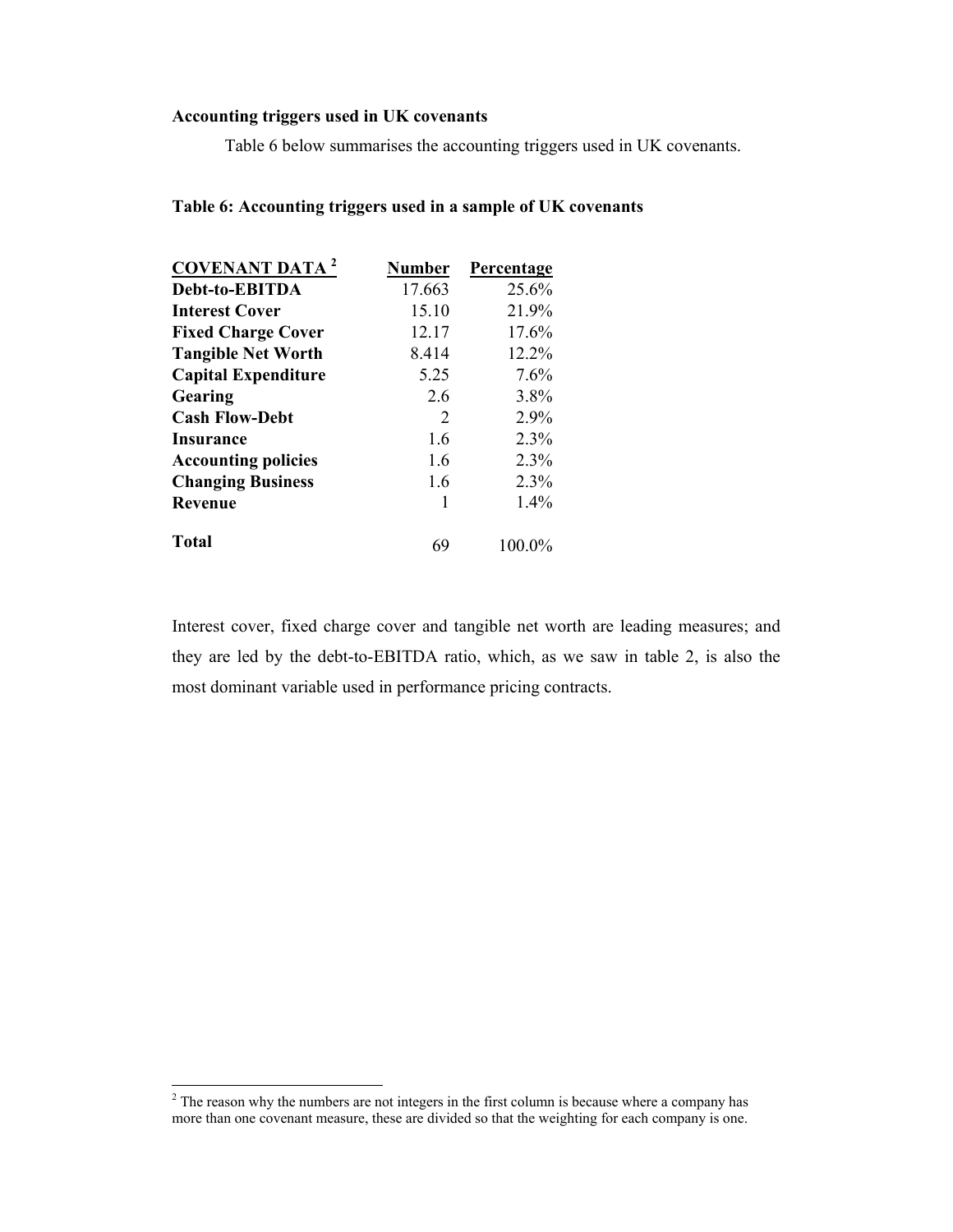#### 7. Summary

We confirm that the innovation in debt contracts witnessed in recent years in the US is making inroads in the UK debt market. Although doubts remain about omissions from our sample, we have found evidence of contracts by UK companies incorporating performance pricing. The most common trigger of a revised interest rate turns out to be the debt-to-EBITDA ratio: on average, crossing thresholds for this ratio located 3.37 steps apart leads to a change of 51 basis points in the interest rate. Overall for our entire sample, we find that on average, crossing across the 3.24 steps leads to a change of 44 basis points in interest rates, over a range of some 66 to 110 basis points. Additionally, we find that the initial spread over LIBOR is some 90 points, which is approximately in the middle of the pricing grid, although very much towards the 'higher end' of the middle of the grid. Finally, we found that the average size of the loans that have performance pricing components appears to be relatively large, at some \$2.65bn.

If such devices become as commonly used in the UK as in the US, they could have a material effect on moral hazard, adverse selection and transaction costs for lenders and borrowers. They could also create major new incentives for creative accounting: because of these contracts, manipulation of the accounts can have a significant effect on earnings<sup>vii</sup>, by reducing the interest rate.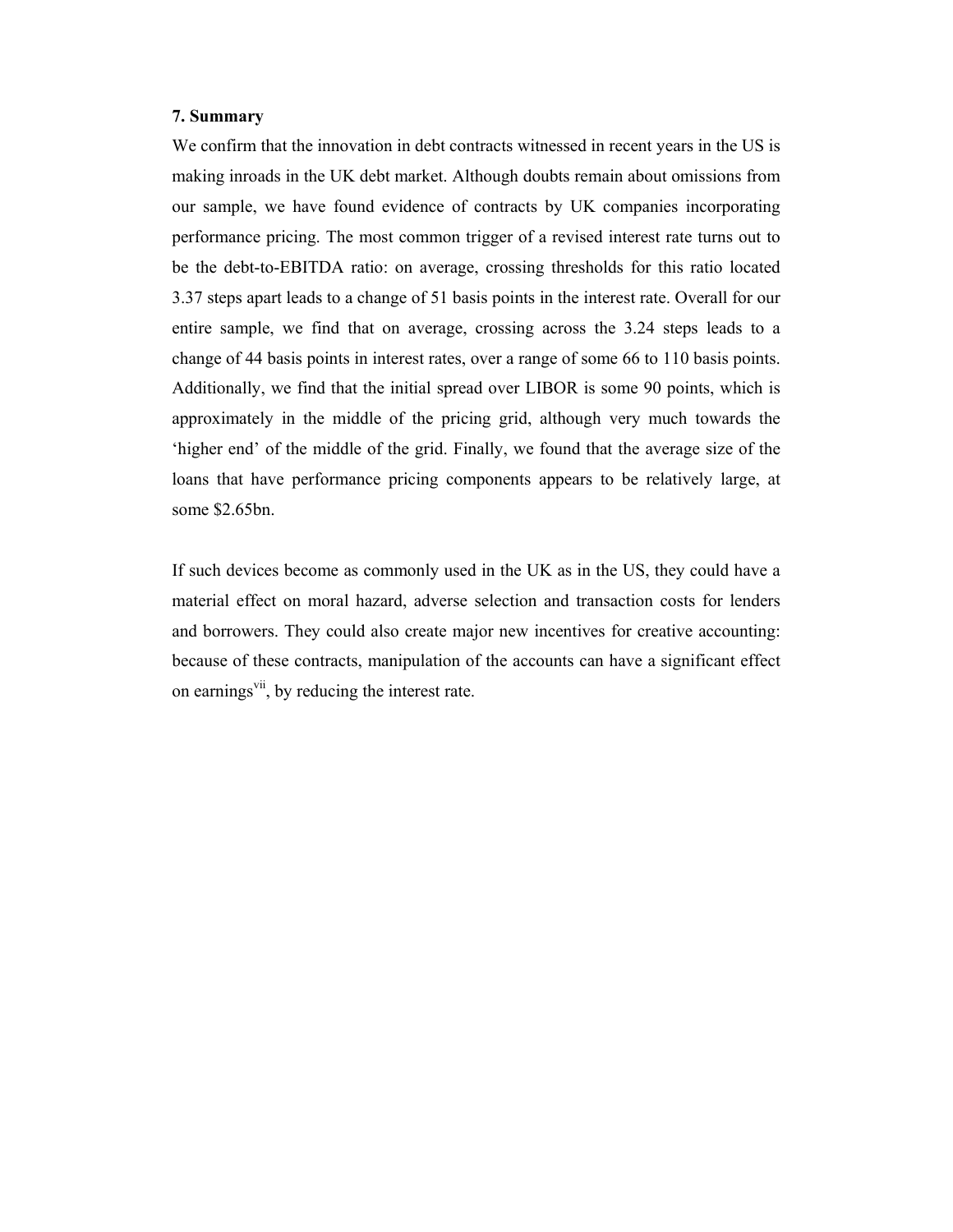#### **Notes**

 $\overline{a}$ 

<sup>&</sup>lt;sup>i</sup> Again, it should be stressed that this assumes that the accounting ratios used in these contracts measures credit quality- in reality, is likely that accounting ratios can only be a proxy at best for a change in credit quality.

<sup>&</sup>lt;sup>ii</sup> It should be noted that Sweeney (1994) uses proxy measures for closeness to debt covenants, and does not actually use the covenants themselves.

iii There are some relevant operating and financial review disclosures, but these are not mandatory. <sup>iv</sup> Albeit for small businesses.

<sup>&</sup>lt;sup>v</sup> The average number of levels on the performance pricing grid for Continental European firms (i.e. excluding the UK) for a sample of 181 firms was 4.40. Thus, the UK has a statistically significantly lower number of levels on the grid (at the 1% level of significance) compared to the rest of Europe.

vi The generalised comments we make should be read in the context that our sample size is small (and quite possibly unrepresentative). This caveat also applies to the generalisations we make below regarding the industry of the borrowers.

vii Although not as costly as a covenant breach.